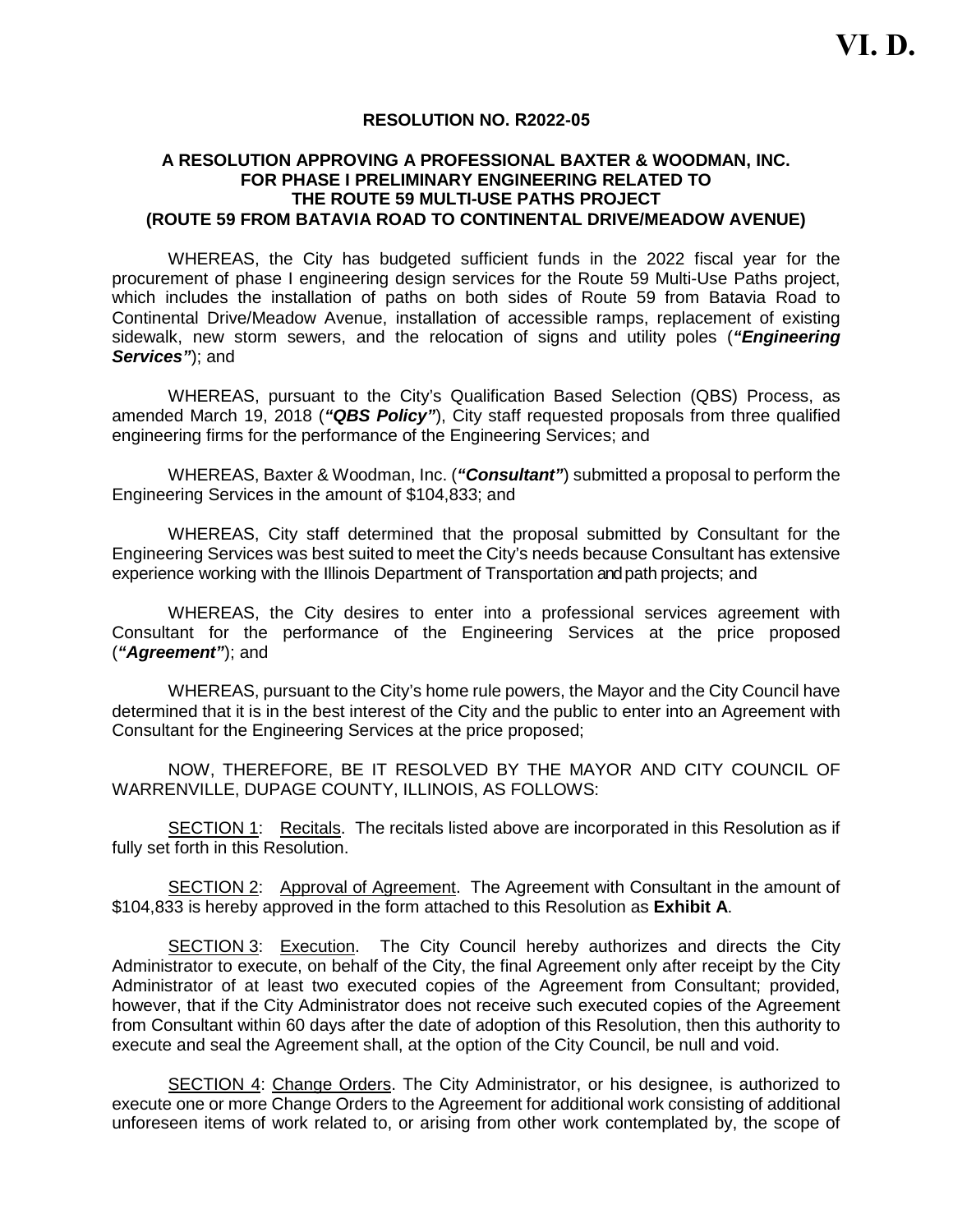work of the Engineering Services in an amount not to exceed \$15,000, subject to the City Administrator making the necessary determination that the work contemplated by the Change Order complies with Section 33E-9 of Article 33E of the Criminal Code of 2012 and placing a copy of such determinations in the contract file.

SECTION 5: Effective Date. This Resolution shall be in full force and effect following its passage and approval in the manner provided by law.

PASSED THIS \_\_\_\_ day of \_\_\_\_\_\_\_\_, 2022. AYES: NAYS: ABSENT:

APPROVED THIS \_\_\_\_ day of \_\_\_\_\_\_\_\_, 2022.

\_\_\_\_\_\_\_\_\_\_\_\_\_\_\_\_\_\_\_\_\_\_\_\_\_\_\_\_\_\_\_\_\_\_\_\_\_ MAYOR

ATTEST:

\_\_\_\_\_\_\_\_\_\_\_\_\_\_\_\_\_\_\_\_\_\_\_\_\_\_\_ CITY CLERK

#67375055\_v1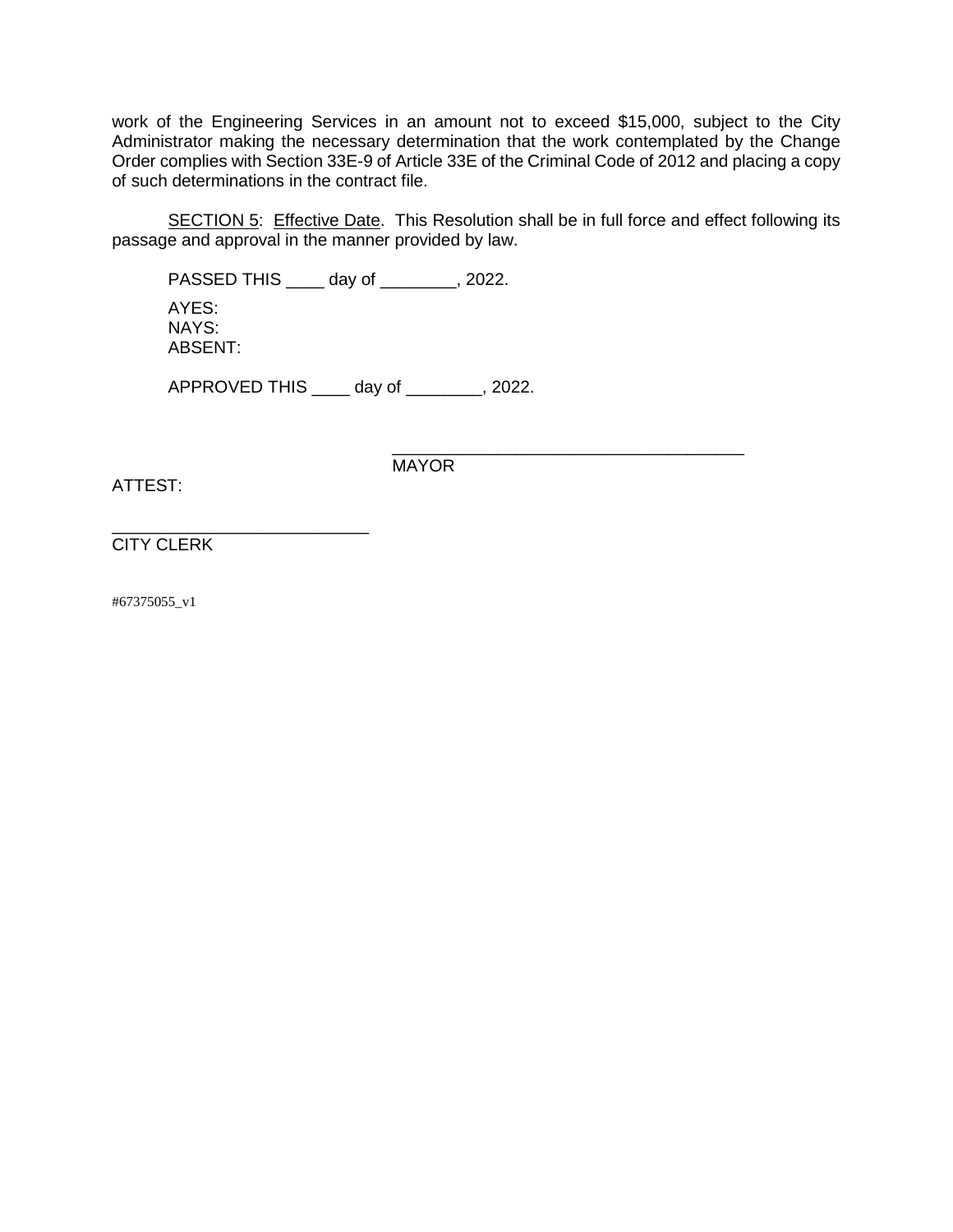**EXHIBIT A**

## **AGREEMENT**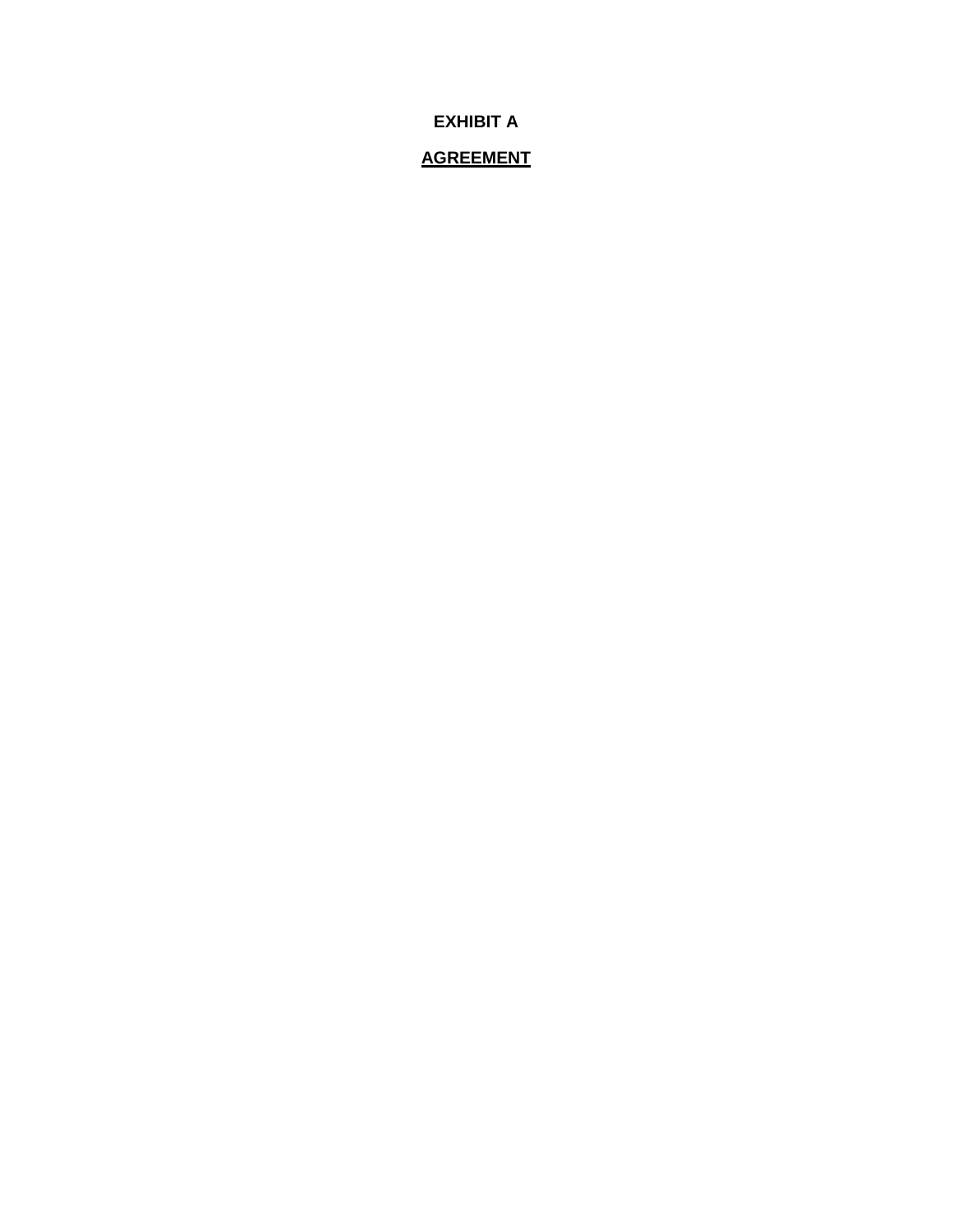### **CITY OF WARRENVILLE PROFESSIONAL SERVICES AGREEMENT FOR ROUTE 59 MULTI-USE PATHS PRELIMINARY ENGINEERING**

**THIS AGREEMENT** is dated as of the \_\_\_\_ day of \_\_\_\_\_\_\_\_\_\_, 202\_\_\_ (*"Agreement"*) and is by and between the **CITY OF WARRENVILLE**, an Illinois home rule municipal corporation (*"City"*) and the Consultant identified in Subsection 1.A below.

**IN CONSIDERATION OF** the recitals and the mutual covenants and agreements set forth in the Agreement, and pursuant to the City's statutory and home rule powers, the parties agree as follows:

## **SECTION 1. CONSULTANT.**

**A. Engagement of Consultant.** The City desires to engage the Consultant identified below to provide all necessary professional consulting services and to perform the work in connection with the project identified below:

> Baxter & Woodman, Inc. 8678 Ridgefield Road Crystal Lake, IL 60012 815-444-3277 [jcoleman@baxterwoodman.com](mailto:jcoleman@baxterwoodman.com)

**Project Description.** The work included in the PROJECT shall consist of completing Phase I engineering for the Illinois Route 59 Multi-Use Path Improvements.

**B. Representations of Consultant**. The Consultant has submitted to the City a description of the services to be provided by the Consultant, a copy of which is attached as **Exhibit A** to this Agreement (*"Services"*). The Consultant represents that it is financially solvent, has the necessary financial resources, and is sufficiently experienced and competent to perform and complete the Services set forth in Exhibit A in a manner consistent with the standards of professional practice by recognized consulting firms providing services of a similar nature.

**C. Commencement; Time of Performance.** The Consultant shall commence the Services immediately upon receipt of written notice from the City that this Agreement has been fully executed by the Parties (the "**Commencement Date**"). The Consultant shall diligently and continuously prosecute the Services until the completion of the Services, but in no event later than 730 days after the date of the execution of this Agreement (*"Time of Performance"*).

**D. Reporting.** The Consultant shall regularly report to the City Administrator, or his designee, regarding the progress of the Services during the term of this Agreement. The City Administrator's designee shall be the person identified in Section 7.D to receive notice, unless the City Administrator otherwise designates in writing.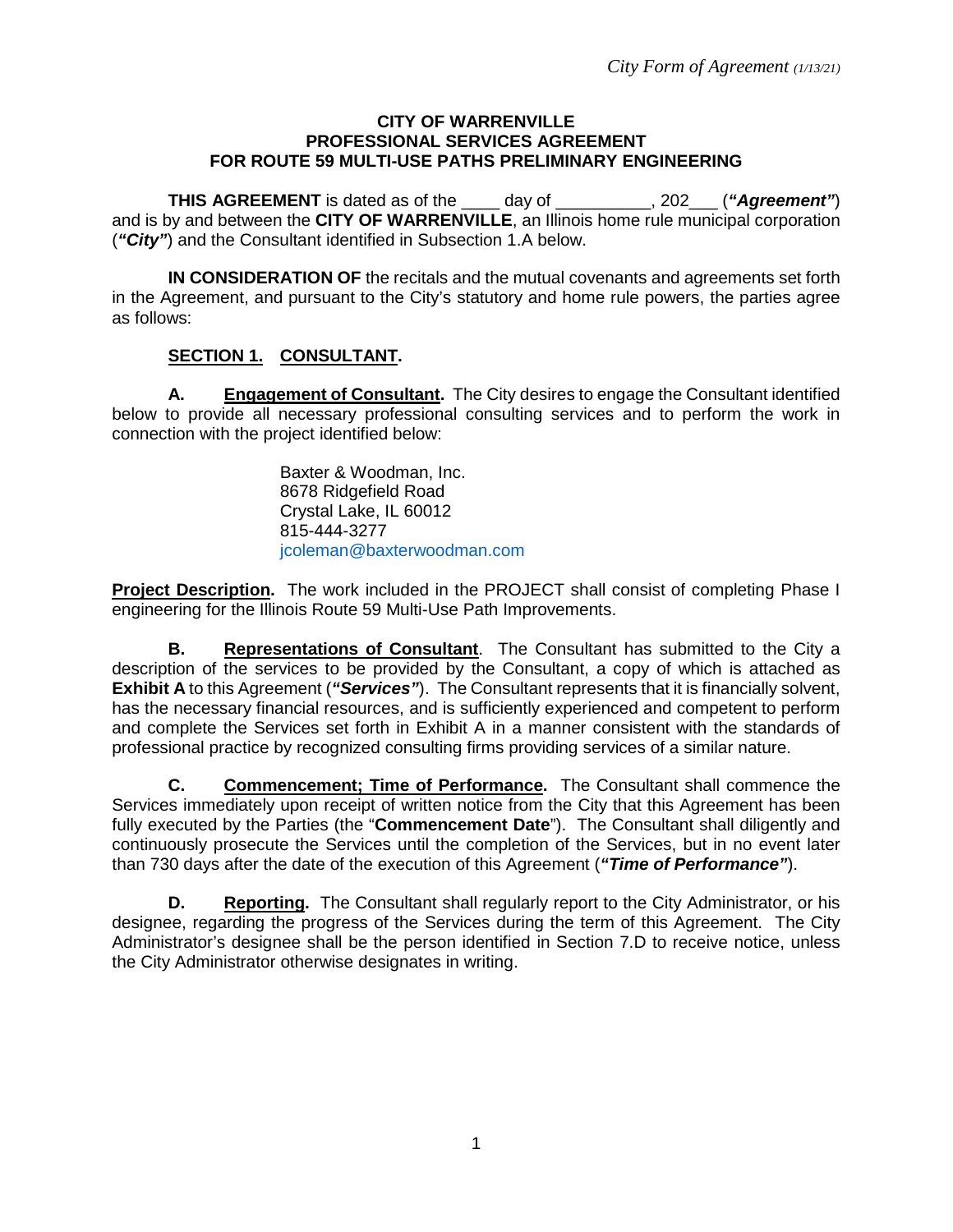# **SECTION 2. COMPENSATION AND METHOD OF PAYMENT.**

**A. Agreement Amount.** The total amount billed by the Consultant for the Services under this Agreement shall not exceed \$104,833, as outlined in **Exhibit B**, including reimbursable expenses as identified in **Exhibit B**, unless amended pursuant Section 7.A of this Agreement or pursuant to a Change Order in accordance with Section 2.D of this Agreement.

**B. Invoices and Payment.** The Consultant shall be paid as provided in Exhibit B. The Consultant shall submit invoices to the City in an approved format for those portions of the Services performed and completed by the Consultant. The amount billed in any such invoice shall be based on the method of payment set forth in Exhibit B. The City shall pay to the Consultant the amount billed within 30 days after its receipt and approval of such an invoice.

**C. Records.** The Consultant shall maintain records showing actual time devoted and costs incurred, and shall permit the City or its authorized representative to inspect and audit all data and records of the Consultant for work done under the Agreement. The records shall be made available to the City at reasonable times during the Agreement period, and for three years after the termination of the Agreement.

# **D. Change Orders.**

**1. Change Orders Generally.** The City, from time to time, may issue a written order modifying or otherwise changing the scope of the Services (*"Change Order"*) provided, however, that any Change Order in an amount exceeding \$15,000 must be approved by the City Council. The Change Order will be generally in the form attached to and by this reference incorporated into this Agreement as **Attachment D**. The Consultant may request a Change Order based on a material change to the Project or Services required as part of a Project. A Change Order may include additions to and deletions from the Services and will include any equitable increases or decreases to the Compensation for the Project.

**2. Revision Notices.** Within 10 days after the date of a Change Order, and in any event before the Consultant begins work on any changed Services, the Consultant must notify the City in writing if the Consultant desires a revision to the Change Order (*"Revision Notice"*). The Revision Notice must clearly state the Consultant's requested revisions and the reasons for the revisions. If the City agrees to any revision, then the City will issue a revised Change Order in a form acceptable to the Parties. If the Consultant does not submit a Revision Notice within the 10-day period, then the Consultant will be deemed to have accepted the Change Order and the Change Order will be final.

**3. No Change in Absence of Change Order.** No claim for an adjustment in Agreement Amount or project schedule will be made or allowed unless it is embodied in a Change Order signed by the City and the Consultant. If the Consultant believes it is entitled to an adjustment in the Agreement Amount or project schedule terms that has not been included, or fully included, in a Change Order, then the Consultant may submit to the City a written request for the issuance of, or revision of, a Change Order including the desired adjustment. The Consultant's request must be submitted before the Consultant proceeds with any Services for which an adjustment is desired. Regardless of the decision of the City relative to a claim submitted by the Consultant, the Consultant shall proceed with all of the work required to complete the Services under this Agreement as determined by the City without interruption.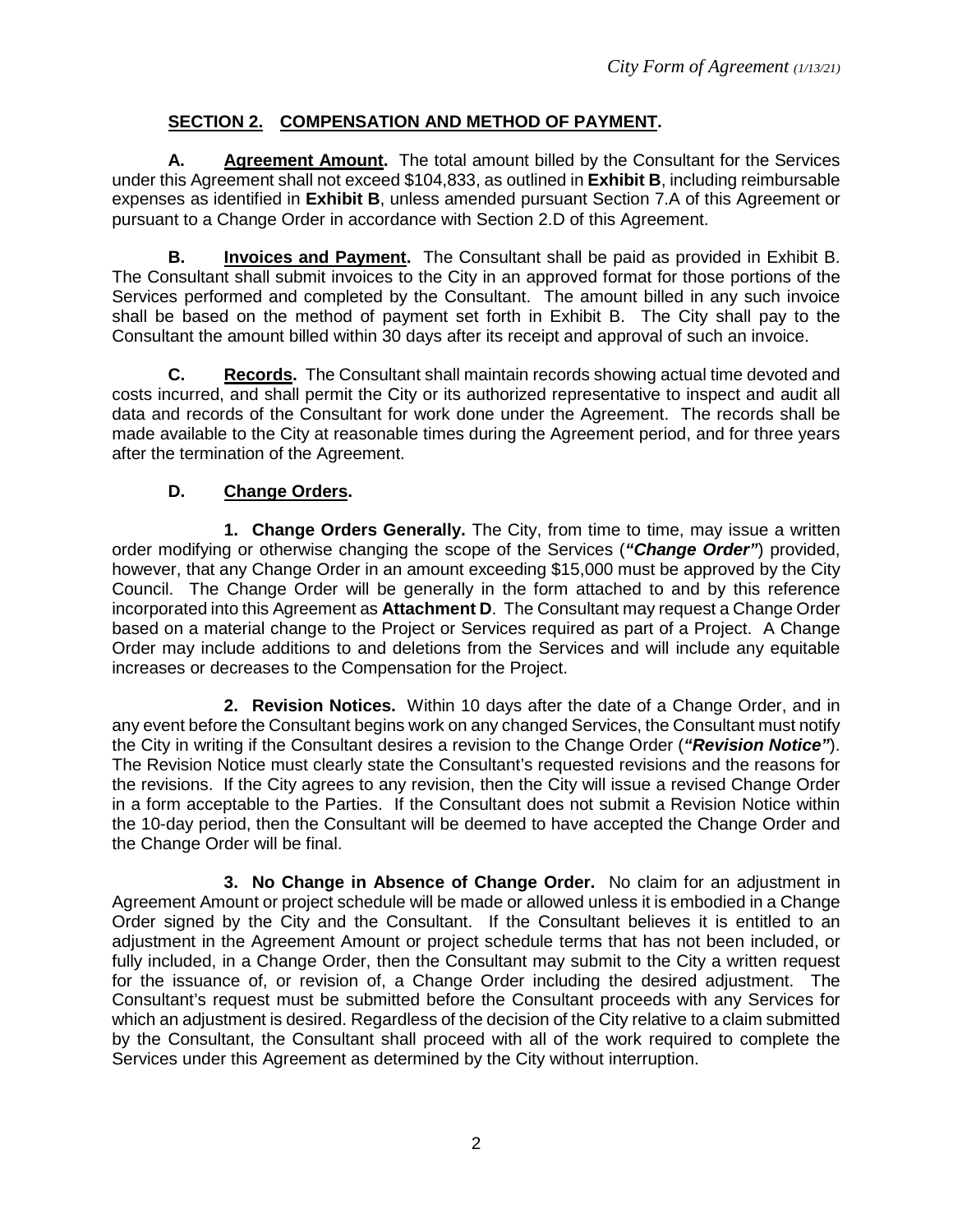**E. Taxes, Benefits and Royalties.** The Agreement Amount includes all applicable federal, state, and local taxes of every kind and nature applicable to the Services as well as all taxes, contributions, and premiums for unemployment insurance, old age or retirement benefits, pensions, annuities, or similar benefits and all costs, royalties and fees arising from the use on, or the incorporation into, the Services, of patented or copyrighted equipment, materials, supplies, tools, appliances, devices, processes, or inventions. All claim or right to claim additional compensation by reason of the payment of any such tax, contribution, premium, costs, royalties, or fees is hereby waived and released by Consultant.

**F. Final Acceptance.** The Services, or, if the Services are to be performed in separate phases, each phase of the Services, shall be considered complete on the date of final written acceptance by the City of the Services or each phase of the Services, as the case may be, which acceptance shall not be unreasonably withheld or delayed.

## **SECTION 3. PERSONNEL; SUBCONTRACTORS.**

**A. Key Project Personnel.** The Key Project Personnel identified in Exhibit A shall be primarily responsible for carrying out the Services on behalf of the Consultant. Consultant shall notify the City as soon as practicable following resignation or termination of Key Project Personnel. No new Key Project Personnel shall be reassigned or added without the City's prior written approval.

**B. Availability of Personnel.** The Consultant shall provide all personnel necessary to complete the Services including, without limitation, any Key Project Personnel identified in this Agreement. The Consultant shall notify the City as soon as practicable prior to terminating the employment of, reassigning, or receiving notice of the resignation of, any Key Project Personnel. The Consultant shall have no claim for damages and shall not bill the City for additional time and materials charges as the result of any portion of the Services which must be duplicated or redone due to such termination or for any delay or extension of the Time of Performance as a result of any such termination, reassigning, or resignation.

**C. Approval and Use of Subcontractors.** The Consultant shall perform the Services with its own personnel and under the management, supervision, and control of its own organization unless otherwise approved by the City in writing. All subcontractors and subcontracts used by the Consultant shall be acceptable to, and approved in advance by, the City. The City's approval of any subcontractor or subcontract shall not relieve the Consultant of full responsibility and liability for the provision, performance, and completion of the Services as required by the Agreement. All Services performed under any subcontract shall be subject to all of the provisions of this Agreement in the same manner as if performed by employees of the Consultant. For purposes of this Agreement, the term "Consultant" shall be deemed also to refer to all subcontractors of the Consultant, and every subcontract shall include a provision binding the subcontractor to all provisions of this Agreement.

**D. Removal of Personnel and Subcontractors.** If any personnel or subcontractor fails to perform the Services in a manner satisfactory to the City, the Consultant shall immediately upon notice from the City remove and replace such personnel or subcontractor. The Consultant shall have no claim for damages, for compensation in excess of the amount contained in this Agreement or for a delay or extension of the Time of Performance as a result of any such removal or replacement.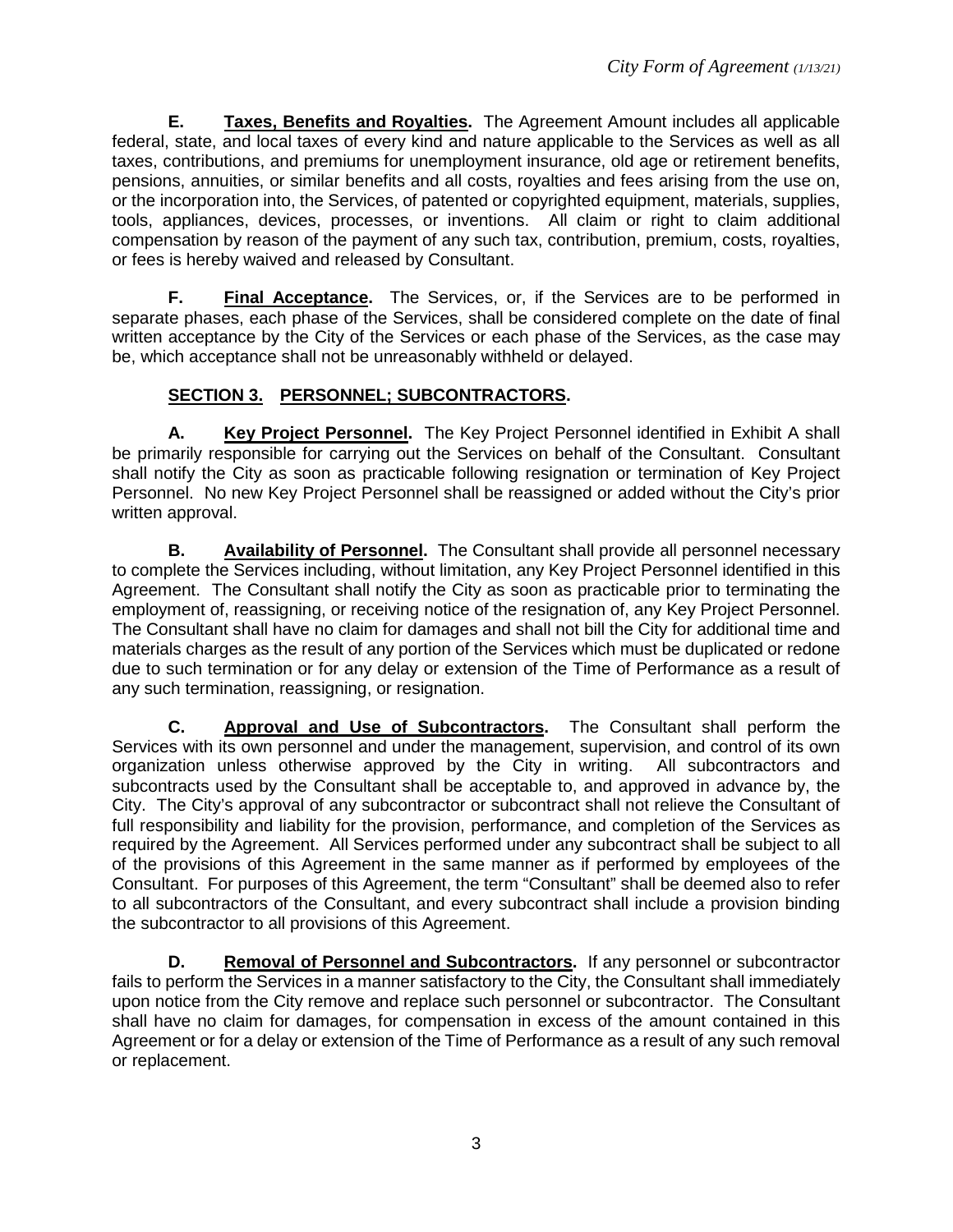# **SECTION 4. CONFIDENTIAL INFORMATION.**

**A. Confidential Information.** The term *"Confidential Information"* shall mean information in the possession or under the control of the City relating to the technical, business or corporate affairs of the City; City property; user information, including, without limitation, any information pertaining to usage of the City's computer system, including and without limitation, any information obtained from server logs or other records of electronic or machine readable form; and the existence of, and terms and conditions of, this Agreement. City Confidential Information shall not include information that can be demonstrated: (i) to have been rightfully in the possession of the Consultant from a source other than the City prior to the time of disclosure of said information to the Consultant under this Agreement (*"Time of Disclosure"*); (ii) to have been in the public domain prior to the Time of Disclosure; (iii) to have become part of the public domain after the Time of Disclosure by a publication or by any other means except an unauthorized act or omission or breach of this Agreement on the part of the Consultant or the City; or (iv) to have been supplied to the Consultant after the Time of Disclosure without restriction by a third party who is under no obligation to the City to maintain such information in confidence.

**B. No Disclosure of Confidential Information by the Consultant.** The Consultant acknowledges that it shall, in performing the Services for the City under this Agreement, have access to or be directly or indirectly exposed to Confidential Information. The Consultant shall hold confidential all Confidential Information and shall not disclose or use such Confidential Information without express prior written consent of the City. The Consultant shall use reasonable measures at least as strict as those the Consultant uses to protect its own confidential information. Such measures shall include, without limitation, requiring employees and subcontractors of the Consultant to execute a non-disclosure agreement before obtaining access to Confidential Information.

# **SECTION 5. STANDARD OF CARE; INDEMNIFICATION; INSURANCE.**

**A. Standard of Care for Services.** The Consultant represents that the Services shall be performed in accordance with the standards of professional practice, care, and diligence practiced by members of the Consultant's profession practicing under similar circumstances and in the same locality at the Time of Performance. The representations expressed herein shall be consistent with any other representations expressed in this Agreement, or expressed or implied by law, which are hereby reserved unto the City.

**B. Indemnification.** The Consultant shall, without regard to the availability or unavailability of any insurance, either of the City or the Consultant, indemnify, save harmless, and defend the City, and its officials and employees against any and all lawsuits, claims, demands, damages, liabilities, losses, and expenses, including reasonable attorneys' fees recoverable under applicable law and administrative expenses, caused by, or alleged to be caused by, the Consultant's negligent performance of, or failure to perform, the Services or any part thereof, or any failure to meet the representations pursuant to Subsection 5.A of this Agreement (but not the performance or failure of a contractor not retained by Consultant), except to the extent caused by the sole negligence of the City.

**C. Insurance.** Contemporaneous with the Consultant's execution of this Agreement, the Consultant shall provide certificates and policies of insurance, all with coverages and limits acceptable to the City, and evidencing at least the minimum insurance coverages and limits as set forth in Exhibit C to this Agreement. For good cause shown, the City Administrator may extend the time for submission of the required policies of insurance upon such terms, and with such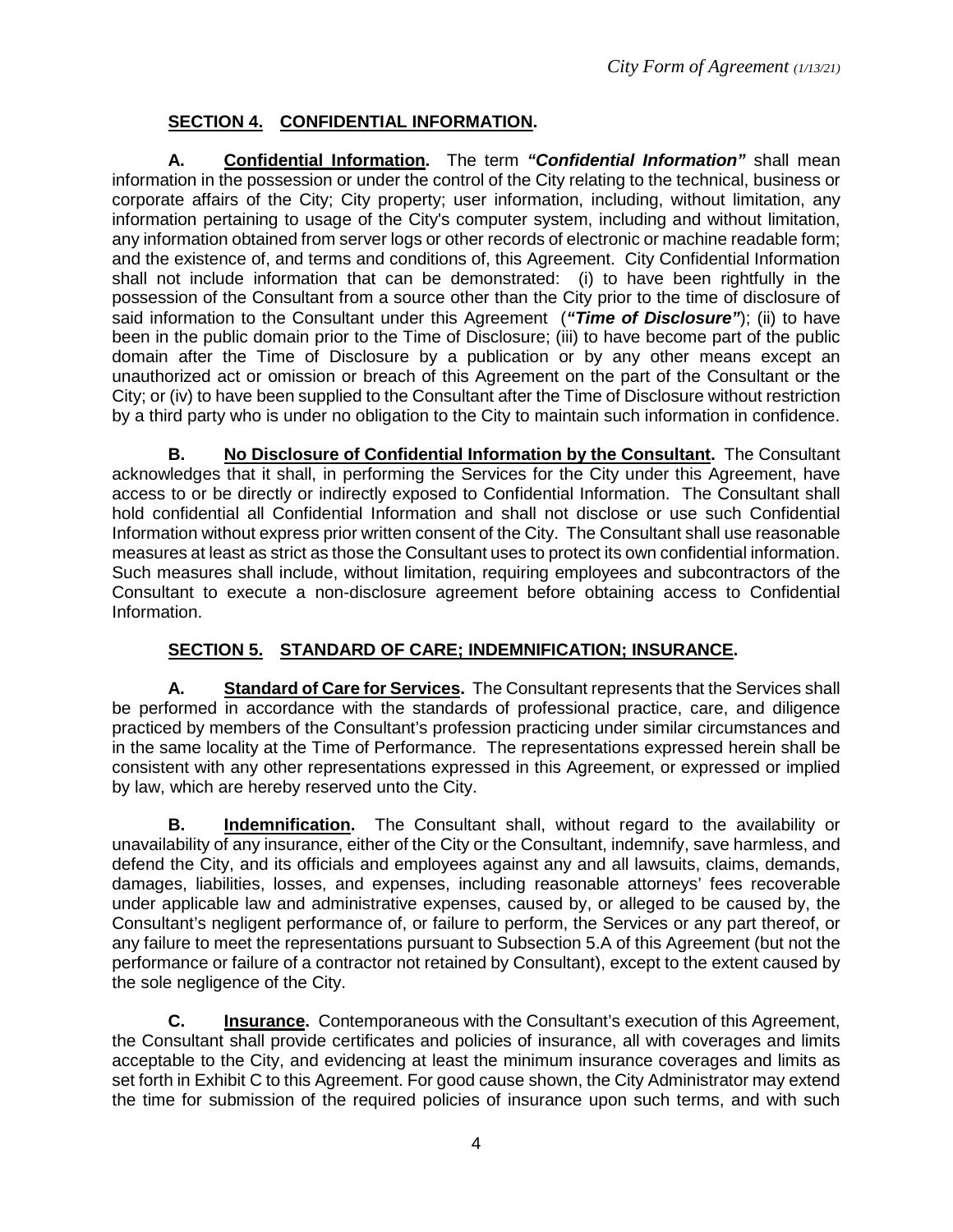assurances of complete and prompt performance, as the City Administrator may impose in the exercise of his sole discretion. Such certificates and policies shall be in a form acceptable to the City and from companies with a general rating of A minus, and a financial size category of Class X or better, in Best's Insurance Guide. Such insurance policies shall provide that no change, modification in, or cancellation of, any insurance shall become effective until the expiration of 30 days after written notice thereof shall have been given by the insurance company to the City. The Consultant shall, at all times during the term of this Agreement, maintain and keep in force, at the Consultant's expense, the insurance coverages provided above, including, without limitation, at all times while correcting any failure to meet the warranty requirements of Subsection 5.A, Warranty of Services, of this Agreement.

**D. No Personal Liability.** No elected or appointed official, or employee of the City shall be personally liable, in law or in contract, to the Consultant as the result of the execution of this Agreement.

## **SECTION 6. CONSULTANT AGREEMENT GENERAL PROVISIONS.**

**A. Relationship of the Parties.** The Consultant shall act as an independent contractor in providing and performing the Services. Nothing in, nor done pursuant to, this Agreement shall be construed (i) to create the relationship of principal and agent, employer and employee, partners, or joint venturers between the City and Consultant; or (ii) to create any relationship between the City and any subcontractor of the Consultant.

**B. Conflict of Interest.** The Consultant represents and certifies that, to the best of its knowledge, (1) no elected or appointed City official, employee or agent is interested in the business of the Consultant or in this Agreement, or has personally received payment or other consideration for this Agreement; (2) as of the date of this Agreement neither the Consultant nor any person employed or associated with the Consultant has any interest that would conflict in any manner or degree with the performance of the obligations under this Agreement; and (3) neither the Consultant nor any person employed by or associated with the Consultant shall at any time during the term of this Agreement obtain or acquire any interest that would conflict in any manner or degree with the performance of the obligations under this Agreement.

**C. No Collusion.** The Consultant represents and certifies that the Consultant is not barred from contracting with a unit of state or local government as a result of (i) a delinquency in the payment of any tax administered by the Illinois Department of Revenue unless the Consultant is contesting, in accordance with the procedures established by the appropriate revenue act, its liability for the tax or the amount of the tax, as set forth in Section 11-42.1-1 *et seq.* of the Illinois Municipal Code, 65 ILCS 5/11-42.1-1 *et seq.*; or (ii) a violation of either Section 33E-3 or Section 33E-4 of Article 33E of the Criminal Code of 1961, 720 ILCS 5/33E-1 *et seq.* The Consultant represents that the only persons, firms, or corporations interested in this Agreement as principals are those disclosed to the City prior to the execution of this Agreement, and that this Agreement is made without collusion with any other person, firm, or corporation. If at any time it shall be found that the Consultant has, in procuring this Agreement, colluded with any other person, firm, or corporation, then the Consultant shall be liable to the City for all loss or damage that the City may suffer, and this Agreement shall, at the City's option, be null and void.

**D. Sexual Harassment Policy.** The Consultant certifies that it has a written sexual harassment policy in full compliance with Section 2-105(A)(4) of the Illinois Human Rights Act, 775 ILCS 5/2-105(A)(4).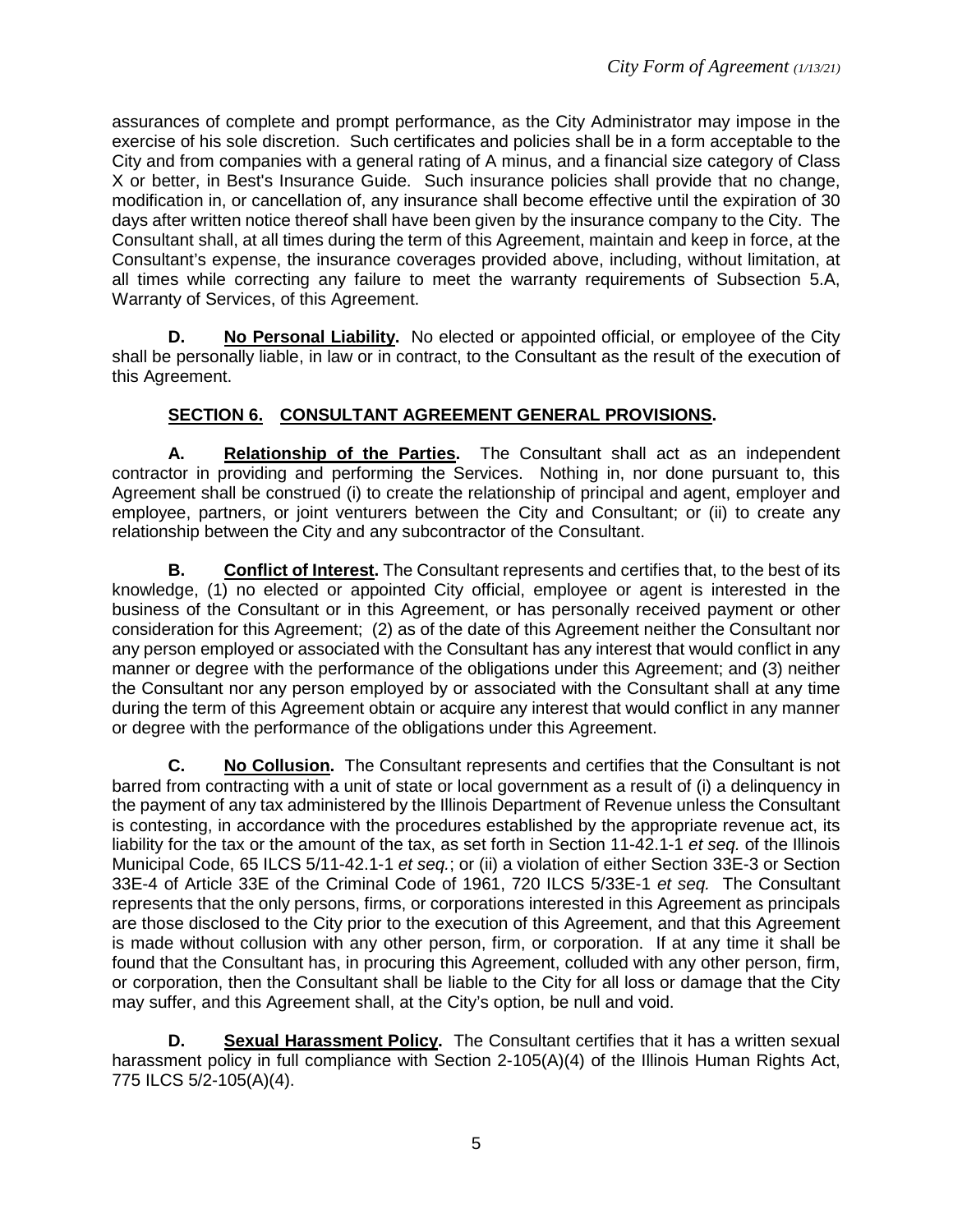**E. Patriot Act Compliance.** The Consultant represents and warrants to the City that neither it nor any of its principals, shareholders, members, partners, or affiliates, as applicable, is a person or entity named as a Specially Designated National and Blocked Person (as defined in Presidential Executive Order 13224) and that it is not acting, directly or indirectly, for or on behalf of a Specially Designated National and Blocked Person. The Consultant further represents and warrants to the City that the Consultant and its principals, shareholders, members, partners, or affiliates, as applicable, are not, directly or indirectly, engaged in, and are not facilitating, the transactions contemplated by this Agreement on behalf of any person or entity named as a Specially Designated National and Blocked Person. The Consultant hereby agrees to defend, indemnify and hold harmless the City, its corporate authorities, and all City elected or appointed officials, officers, employees, agents, representatives, engineers, and attorneys, from and against any and all claims, damages, losses, risks, liabilities, and expenses (including reasonable attorneys' fees and costs) arising from or related to any breach of the representations and warranties in this subsection.

**F. Termination.** Notwithstanding any other provision hereof, the City may terminate this Agreement at any time upon 15 days prior written notice to the Consultant. In the event that this Agreement is so terminated, the Consultant shall be paid for Services actually performed and reimbursable expenses actually incurred or reasonable expenses that Consultant is legally obligated to pay, if any, prior to termination, not exceeding the value of the Services completed as determined as provided in Exhibit B.

**G. Term.** The Time of Performance of this Agreement, unless terminated pursuant to the terms of this Agreement, shall expire on the date the City Administrator determines that all of the Services under this Agreement, including warranty services, are completed. A determination of completion shall not constitute a waiver of any rights or claims which the City may have or thereafter acquire with respect to any breach hereof by the Consultant or any right of indemnification of the City by the Consultant.

**H. Compliance with Laws and Grants.** Consultant shall give all notices, pay all fees, and take all other action that may be necessary to ensure that the Services are provided, performed, and completed in accordance with all required governmental permits, licenses, or other approvals and authorizations that may be required in connection with providing, performing, and completing the Services, and with all applicable statutes, ordinances, rules, and regulations, including without limitation the Fair Labor Standards Act; any statutes regarding qualification to do business; any statutes prohibiting discrimination because of, or requiring affirmative action based on, race, creed, color, national origin, age, sex, or other prohibited classification, including, without limitation, the Americans with Disabilities Act of 1990, 42 U.S.C. §§ 12101 *et seq*., and the Illinois Human Rights Act, 775 ILCS 5/1-101 *et seq*. Consultant shall also comply with all conditions of any federal, state, or local grant received by Owner or Consultant with respect to this Contract or the Services.

Consultant shall be solely liable for any fines or civil penalties that are imposed by any governmental or quasi-governmental agency or body that may arise, or be alleged to have arisen, out of or in connection with Consultant's, or its subcontractors', performance of, or failure to perform, the Services or any part thereof.

Every provision of law required by law to be inserted into this Contract shall be deemed to be inserted herein.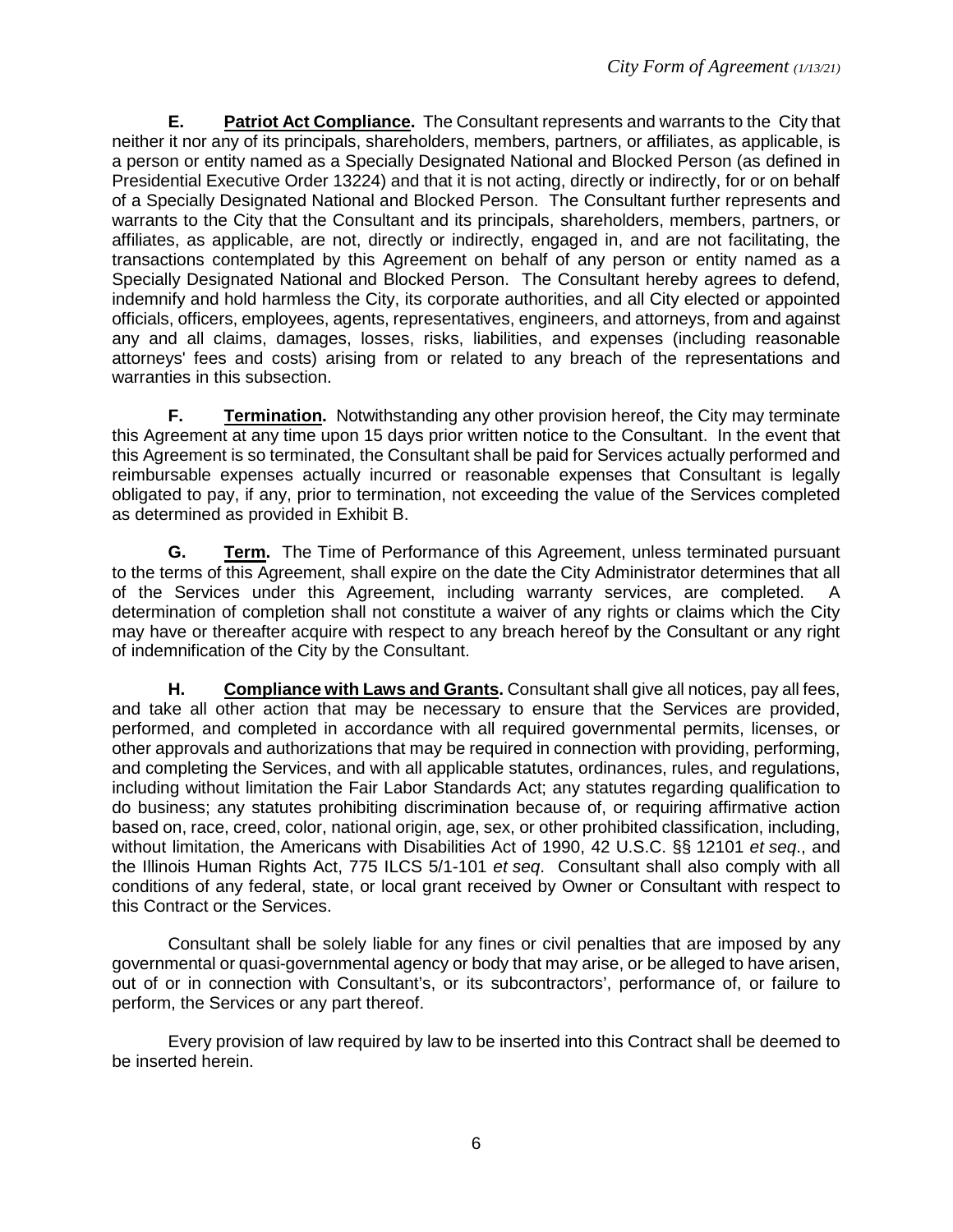**I. Default.** If it should appear at any time that the Consultant has failed or refused to prosecute, or has delayed in the prosecution of, the Services with diligence at a rate that assures completion of the Services in full compliance with the requirements of this Agreement, or has otherwise failed, refused, or delayed to perform or satisfy the Services or any other requirement of this Agreement (*"Event of Default"*), and fails to cure any such Event of Default within ten business days after the Consultant's receipt of written notice of such Event of Default from the City, then the City shall have the right, without prejudice to any other remedies provided by law or equity, to pursue any one or more of the following remedies:

**1. Cure by Consultant.** The City may require the Consultant, within a reasonable time, to complete or correct all or any part of the Services that are the subject of the Event of Default; and to take any or all other action necessary to bring the Consultant and the Services into compliance with this Agreement.

**2. Termination of Agreement by City.** The City may terminate this Agreement without liability for further payment of amounts due or to become due under this Agreement.

**3. Withholding of Payment by City.** The City may withhold from any payment, whether or not previously approved, or may recover from the Consultant, any and all costs, including attorneys' fees and administrative expenses, incurred by the City as the result of any Event of Default by the Consultant or as a result of actions taken by the City in response to any Event of Default by the Consultant.

**J. No Additional Obligation.** The Parties acknowledge and agree that the City is under no obligation under this Agreement or otherwise to negotiate or enter into any other or additional contracts or agreements with the Consultant, or with any vendor solicited or recommended by the Consultant.

**K. City Council Authority.** Notwithstanding any provision of this Agreement, any negotiations or agreements with, or representations by the Consultant to vendors shall be subject to the approval of the City Council. The City shall not be liable to any vendor or other third party for any agreements made by the Consultant, purportedly on behalf of the City, without the knowledge and approval of the City Council.

**L. Mutual Cooperation.** The City agrees to cooperate with the Consultant in the performance of the Services, including meeting with the Consultant and providing the Consultant with such non-confidential information that the City may have that may be relevant and helpful to the Consultant's performance of the Services. The Consultant agrees to cooperate with the City in the performance of the Services to complete the Work and with any other consultants engaged by the City.

**M. News Releases.** The Consultant shall not issue any news releases or other public statements regarding the Services without prior written approval from the City Administrator.

**N. Ownership.** Designs, drawings, plans, specifications, photos, reports, information, observations, calculations, notes, and any other documents, data, or information, in any form, prepared, collected, or received by the Consultant in connection with any or all of the Services to be performed under this Agreement (*"Documents"*) shall be and remain the exclusive property of the City. At the City's request, or upon termination of this Agreement, the Consultant shall cause the Documents to be promptly delivered to the City.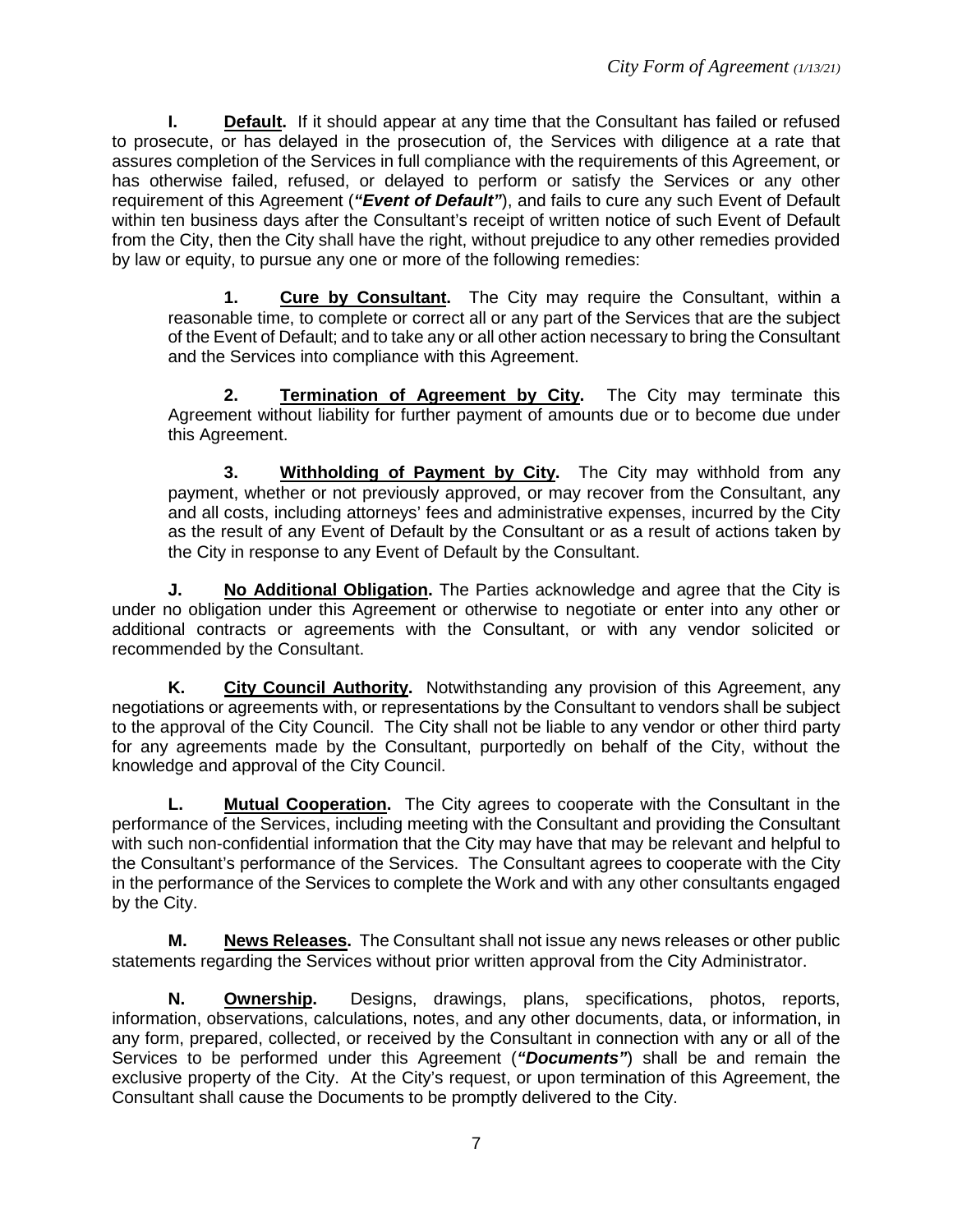**O. City Data.** The City has developed various types of data and information, such as digital map information through Geographic Information Systems Technology and through Auto CAD and other methods (collectively *"City Data"*) concerning the real property located within the City. If requested to do so by the Consultant, the City agrees to supply the Consultant with a digital copy of the City Data, subject to the following conditions:

**1. Limited Access to City Data.** The City Data provided by the City shall be limited to the scope of the Work that the Consultant is to provide for the City;

**2. Purpose of City Data.** The Consultant shall limit its use of the City Data to its intended purpose of furtherance of the Work; and

**3. Agreement with Respect to City Data.** The Consultant does hereby acknowledge and agree that:

a. **Trade Secrets of the City.** The City Data constitutes proprietary materials and trade secrets of the City and, shall remain the property of the City;

b. **Consent of City Required.** The Consultant will not provide or make available the City Data in any form to anyone without the prior written consent of the City Administrator;

c. **Supply to City.** At the request of the City, the Consultant shall supply the City with any and all information that may have been developed by the Consultant based on the City Data;

d. **No Guarantee of Accuracy.** The City makes no guarantee as to the accuracy, completeness, or suitability of the City Data in regard to the Consultant's intended use thereof; and

e. **Discontinuation of Use.** At such time as the Services have been completed to the satisfaction of the City, the Consultant shall cease its use of the City Data for any purpose whatsoever; and, upon request, an authorized representative of the City shall be afforded sufficient access to the Consultant's premises and data processing equipment to verify that all use of the City Data has been discontinued.

## **SECTION 7. GENERAL PROVISIONS.**

**A. Amendment.** No amendment or modification to this Agreement shall be effective unless and until such amendment or modification is in writing, properly approved in accordance with applicable procedures, and executed.

**B. Assignment.** This Agreement may not be assigned by the City or by the Consultant without the prior written consent of the other party.

**C. Binding Effect.** The terms of this Agreement shall bind and inure to the benefit of the Parties hereto and their agents, successors, and assigns.

**D. Notice.** Any notice or communication required or permitted to be given under this Agreement shall be in writing and shall be delivered (i) personally, (ii) by a reputable overnight courier, (iii) by certified mail, return receipt requested, and deposited in the U.S. Mail, postage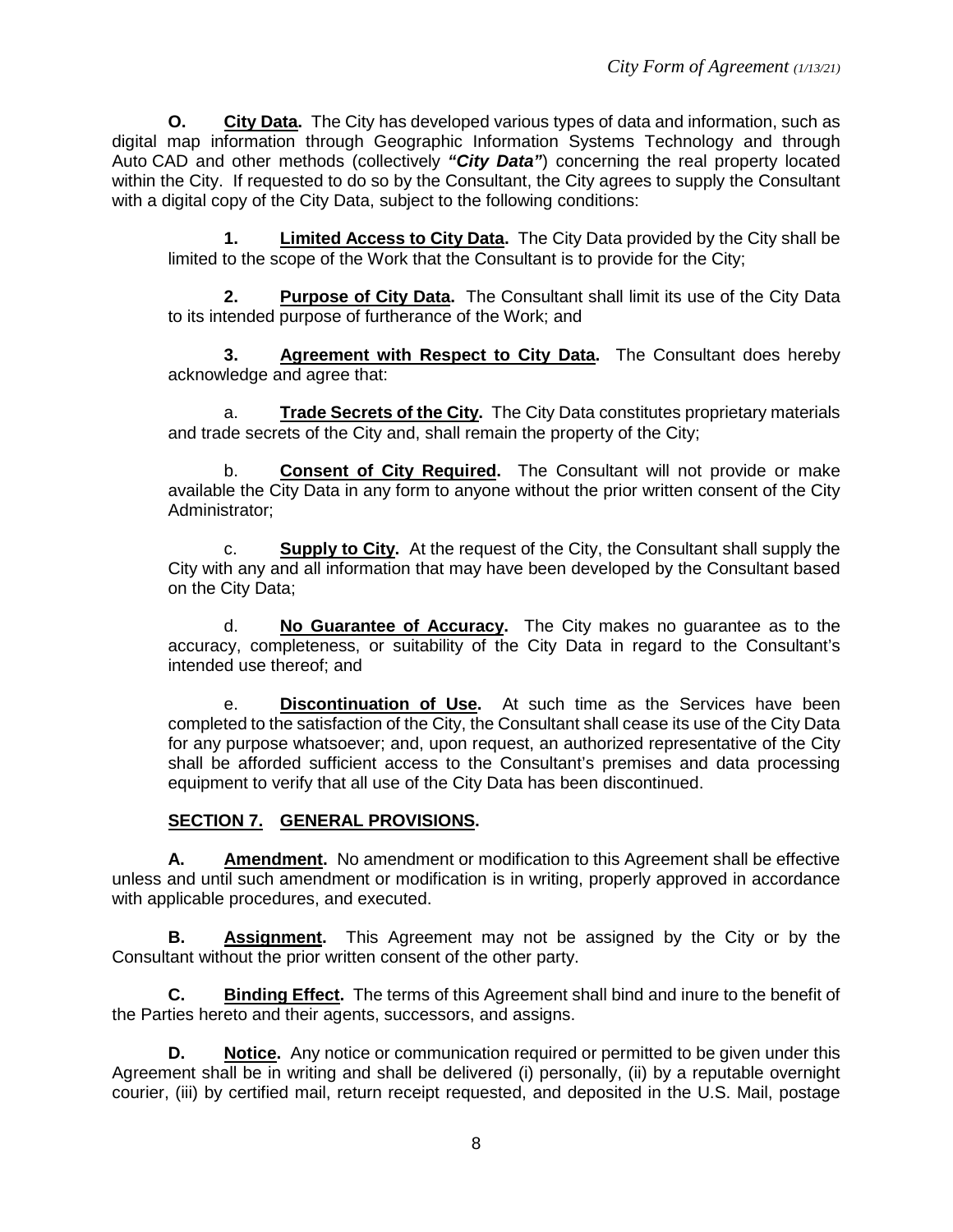prepaid, (iv) by facsimile, or (v) by electronic internet mail ("e-mail"). Facsimile notices shall be deemed valid only to the extent that they are (a) actually received by the individual to whom addressed and (b) followed by delivery of actual notice in the manner described in either (i), (ii), or (iii) above within three business days thereafter at the appropriate address set forth below. Email notices shall be deemed valid and received by the addressee thereof when delivered by email and (a) opened by the recipient on a business day at the address set forth below, and (b) followed by delivery of actual notice in the manner described in either (i), (ii) or (iii) above within three business days thereafter at the appropriate address set forth below. Unless otherwise expressly provided in this Agreement, notices shall be deemed received upon the earlier of (a) actual receipt; (b) one business day after deposit with an overnight courier as evidenced by a receipt of deposit; or (c) three business days following deposit in the U.S. mail, as evidenced by a return receipt. By notice complying with the requirements of this Subsection, each Party shall have the right to change the address or the addressee, or both, for all future notices and communications to such party, but no notice of a change of addressee or address shall be effective until actually received.

Notices and communications to the City shall be addressed to, and delivered at, the following address:

> City of Warrenville 3S258 Manning Avenue Warrenville, Illinois 60555 Attention: Kristine Hocking E-mail: khocking@warrenville.il.us

With a copy to:

Baxter & Woodman, Inc. 8678 Ridgefield Road Crystal Lake, IL 60012 815-444-3277 [jcoleman@baxterwoodman.com](mailto:jcoleman@baxterwoodman.com)

Notices and communications to the Consultant shall be addressed to, and delivered at, the following address:

> Baxter & Woodman, Inc. 8678 Ridgefield Road Crystal Lake, IL 60012 815-444-3277 [jcoleman@baxterwoodman.com](mailto:jcoleman@baxterwoodman.com)

**E. Third Party Beneficiary.** No claim as a third party beneficiary under this Agreement by any person, firm, or corporation other than the Consultant shall be made or be valid against the City.

**F. Provisions Severable.** If any term, covenant, condition, or provision of this Agreement is held by a court of competent jurisdiction to be invalid, void, or unenforceable, the remainder of the provisions shall remain in full force and effect and shall in no way be affected, impaired or invalidated.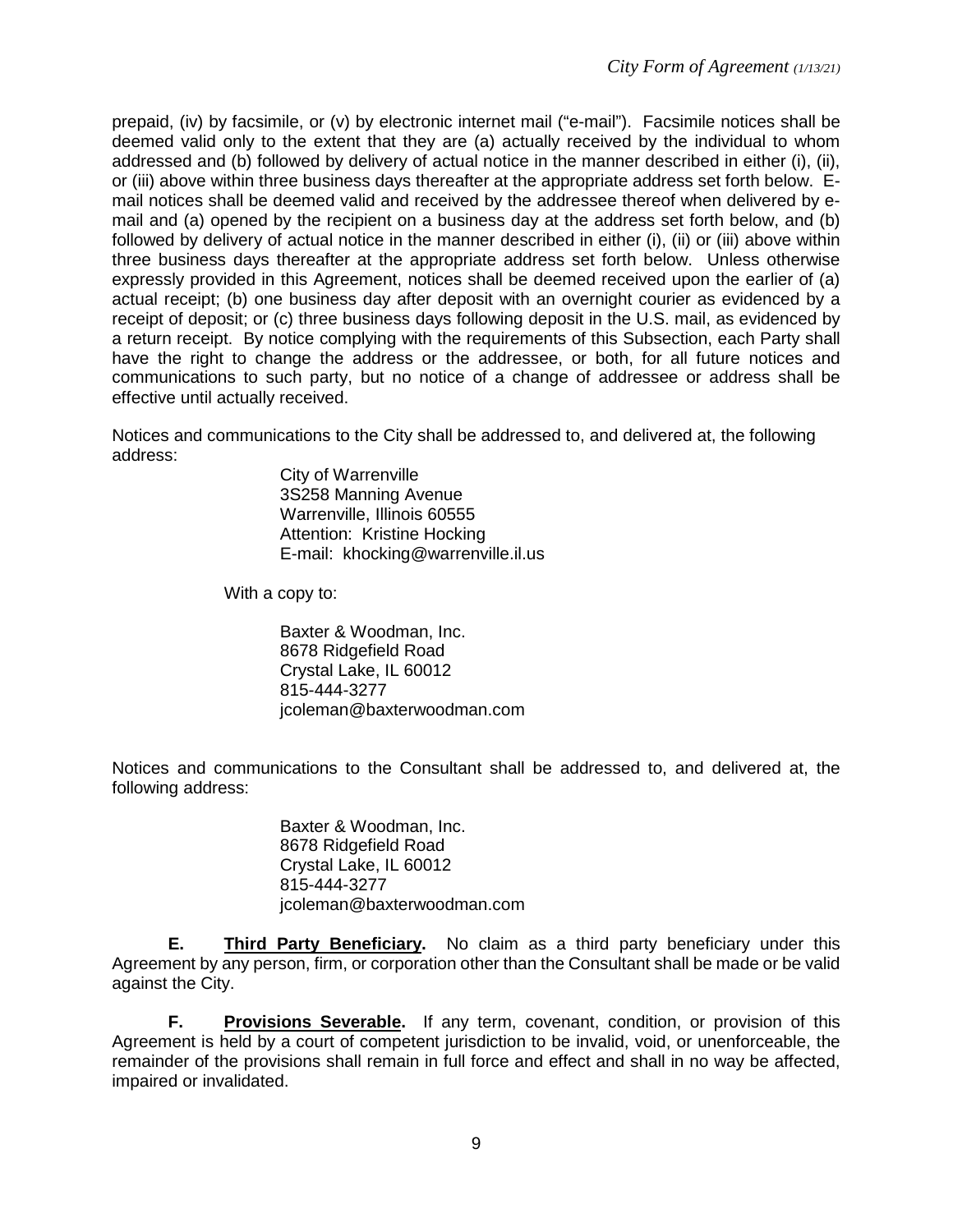**G. Time.** Time is of the essence in the performance of this Agreement.

**H. Governing Laws.** This Agreement shall be interpreted according to the internal laws, but not the conflict of laws rules, of the State of Illinois.

**I. Entire Agreement.** This Agreement constitutes the entire agreement between the parties and supersedes any and all previous or contemporaneous oral or written agreements and negotiations between the City and the Consultant with respect to the Proposal and the Services.

**J. Waiver.** No waiver of any provision of this Agreement shall be deemed to or constitute a waiver of any other provision of this Agreement (whether or not similar) nor shall any such waiver be deemed to or constitute a continuing waiver unless otherwise expressly provided in this Agreement.

**K. Consents.** Unless otherwise provided in this Agreement, whenever the consent, permission, authorization, approval, acknowledgement, or similar indication of assent of any party to this Agreement, or of any duly authorized officer, employee, agent, or representative of any party to this Agreement, is required in this Agreement, the consent, permission, authorization, approval, acknowledgement, or similar indication of assent shall be in writing.

**L. Grammatical Usage and Construction.** In construing this Agreement, pronouns include all genders and the plural includes the singular and vice versa.

**M. Headings.** The headings, titles, and captions in this Agreement have been inserted only for convenience and in no way define, limit, extend, or describe the scope or intent of this Agreement.

**N. Exhibits.** Exhibits A, B, and C are attached hereto, and by this reference incorporated in and made a part of this Agreement. In the event of a conflict between the Exhibit and the text of this Agreement, the text of this Agreement shall control.

**O. Rights Cumulative.** Unless expressly provided to the contrary in this Agreement, each and every one of the rights, remedies, and benefits provided by this Agreement shall be cumulative and shall not be exclusive of any other such rights, remedies, and benefits allowed by law.

**P. Counterpart Execution.** This Agreement may be executed in several counterparts, each of which, when executed, shall be deemed to be an original, but all of which together shall constitute one and the same instrument.

## *[SIGNATURES FOLLOW ON NEXT PAGE]*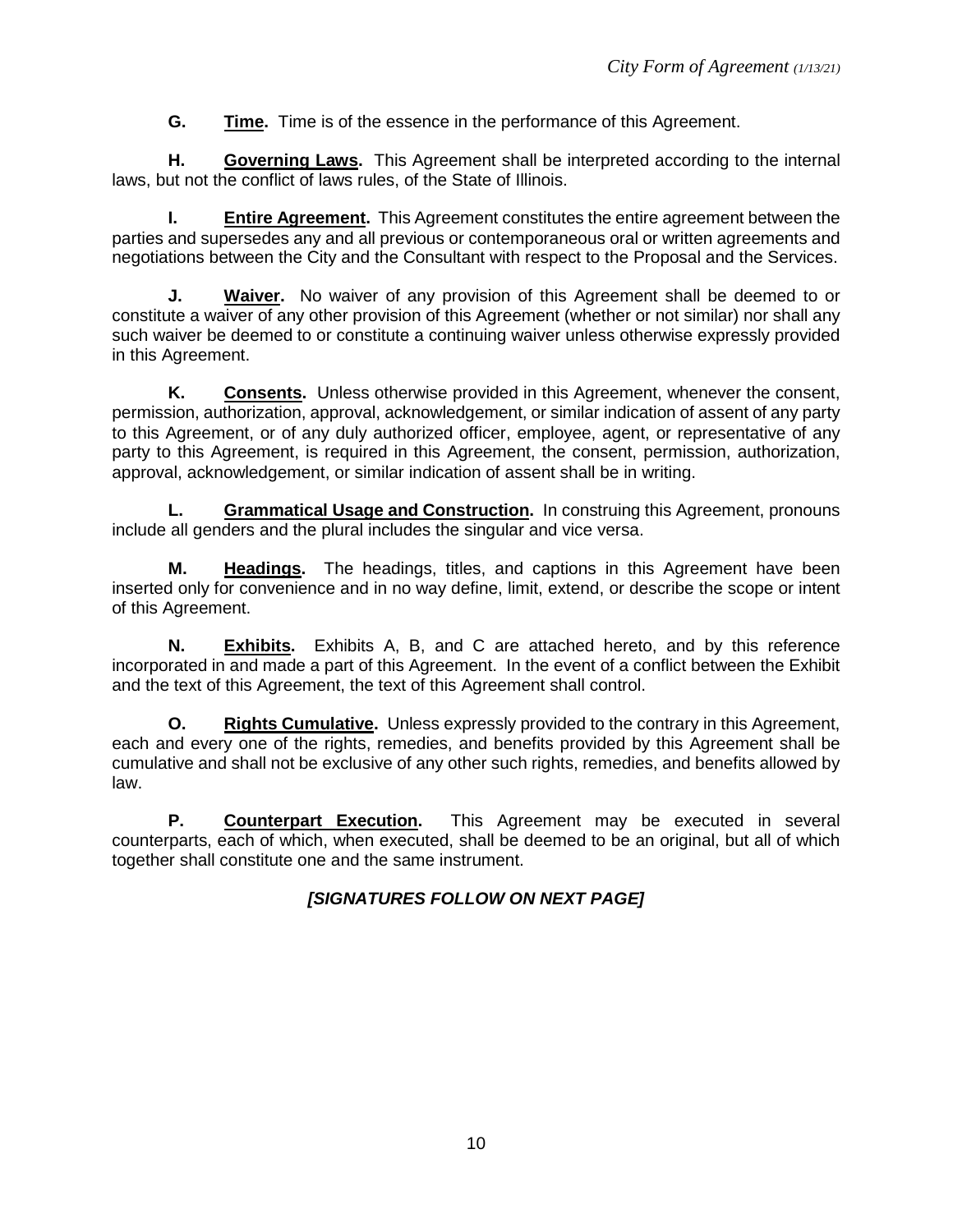## **CITY OF WARRENVILLE**

By:

John Coakley, City Administrator

# ATTEST/WITNESS: **CONSULTANT: Baxter & Woodman, Inc.**

harles & Bunner

By: Barbara Tobin By:

Title: Deputy Secretary **Its:** Vice President

#55032402\_v3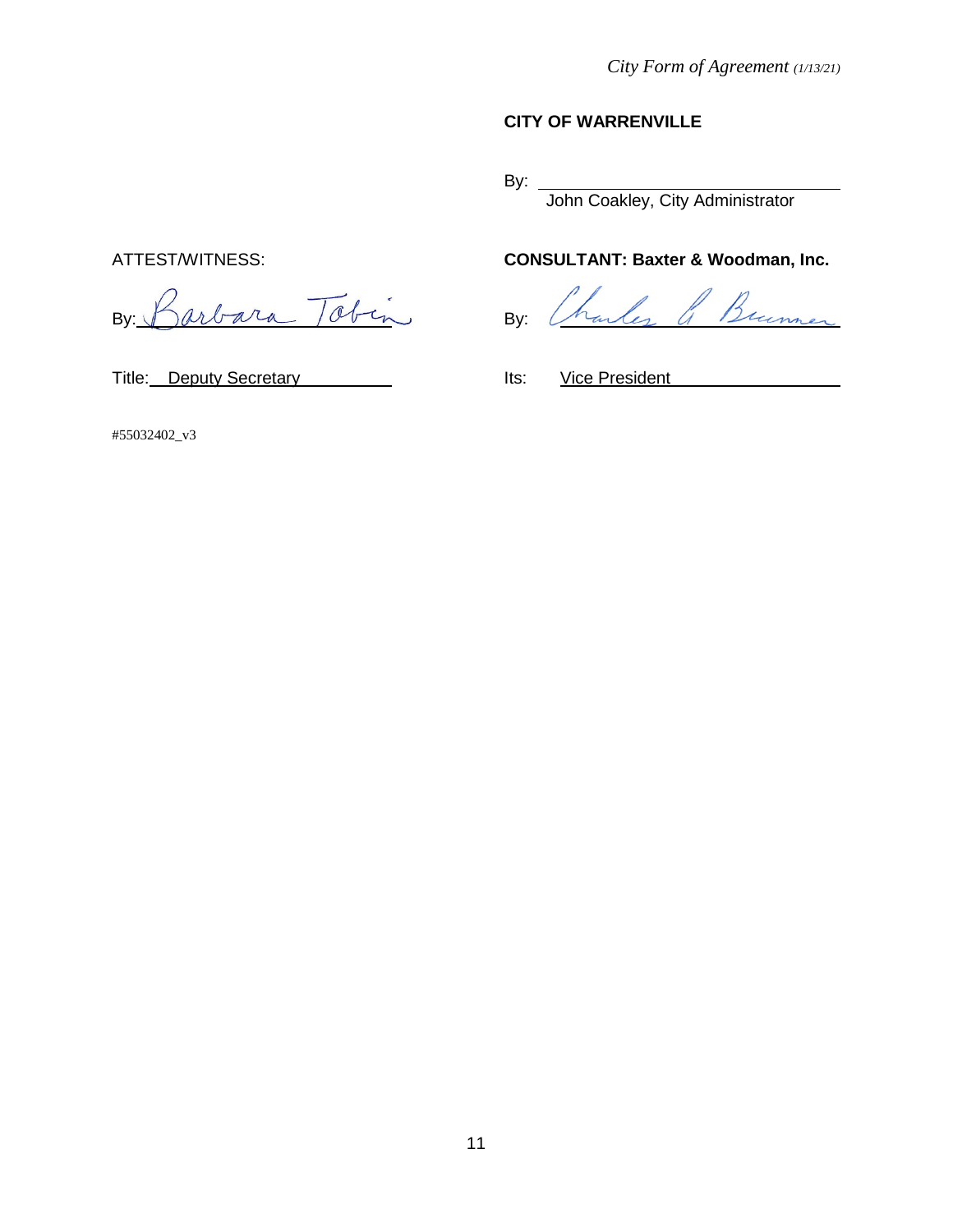# **EXHIBIT A**

# **SCOPE OF SERVICES**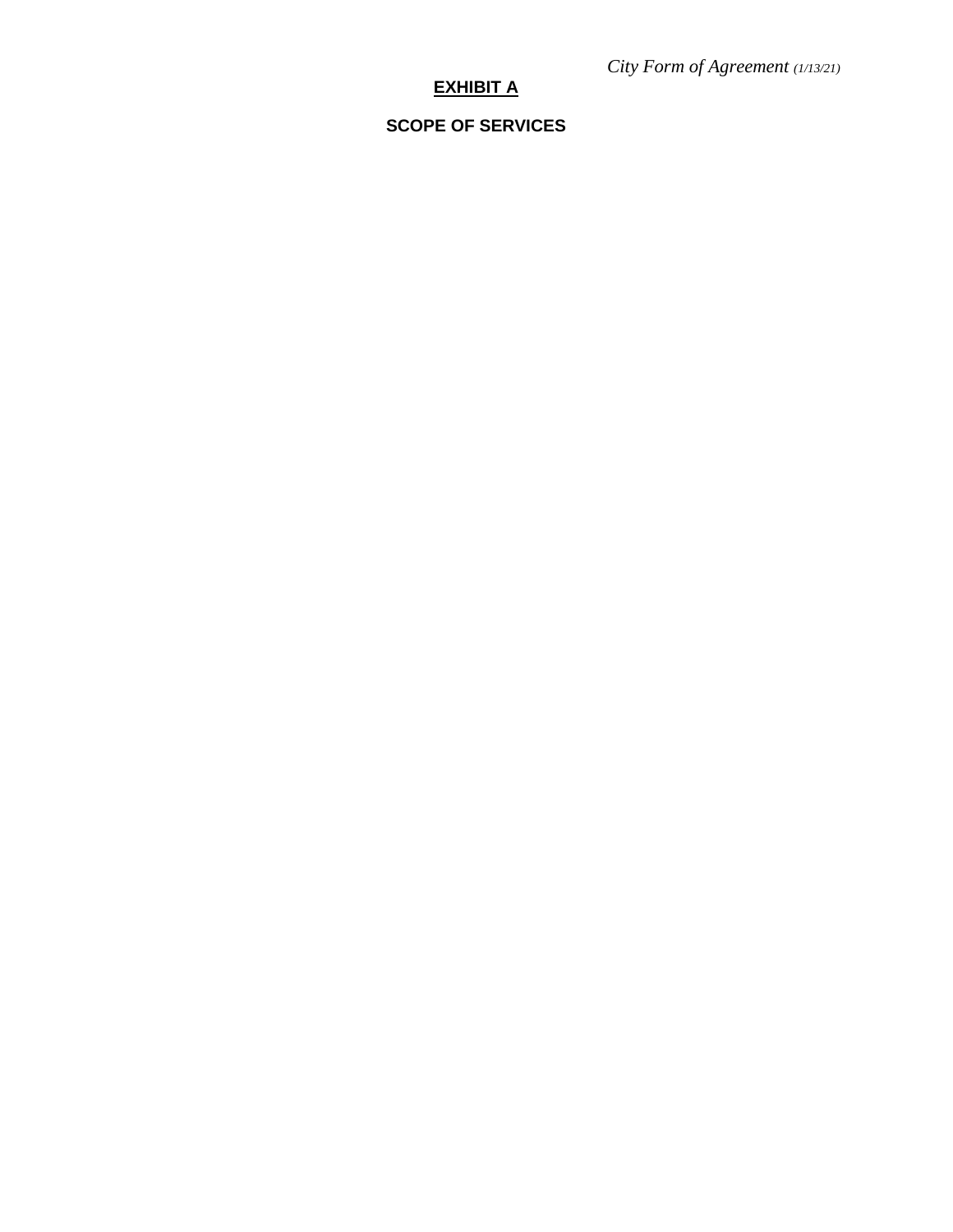### **ILLINOIS ROUTE 59 MULTI‐USE PATH IMPROVEMENTS PHASE I ENGINEERING SERVICES**

## **EXHIBIT A SCOPE OF SERVICES**

#### **LOCATION:**

This project is located on Illinois Route 59 between Contential Drive/Meadow Avenue and Batavia Road within the City of Warrenville. The limits of the proposed bicycle path are between West Lake Avenue and Willow Road.

#### **PROJECT UNDERSTANDING:**

The work included in the PROJECT shall consist of completing Phase I engineering for the Illinois Route 59 Multi‐Use Path Improvements.

Improvements will consist of construction of a new multi-use paths between Contential Drive/Meadow Avenue and Batavia Road, within the east and west parkways. Improved driveways, curb and gutter at ADA ramps, and landscaping will be included along the length of the project. Drainage system improvements will be made as needed to facilitate this work.

The proposed paths will connect to existing paths and crosswalks at the Contential Drive/Meadow Avenue and Batavia Road intersections, and roadway and intersection improvements are not anticpated as part of these improvements.

The need for land acquisitions (right of way or easement) will be evaluated during Phase I. Right‐of‐way plats, appraisals, and negotiations are not included within this scope of work. If necessary, this work will be added under separate contract.

The project has received federal funding (STP) for construction and construction engineering. Phase I and II engineering will use City funds. This project will follow federal project development procedures to ensure eligibility for federal funding. The project will be coordinated with IDOT's Bureau of Local Roads and Streets and the Federal Highway Administration for reviews and Phase 1 Design Approval. It is anticipated that this project will be processed as a Federal Approved Categorical Exclusion.

#### **SCOPE OF SERVICES:**

#### **PROJECT COORDINATION AND DATA COLLECTION**

- 1. PROJECT INITIATION AND DATA COLLECTION
	- 1.1 *Data Collection:* Obtain, review and evaluate the following information provided by the LPA for use in design:
		- A. Existing Roadway Plans
		- B. GIS Shape files surrounding the project limits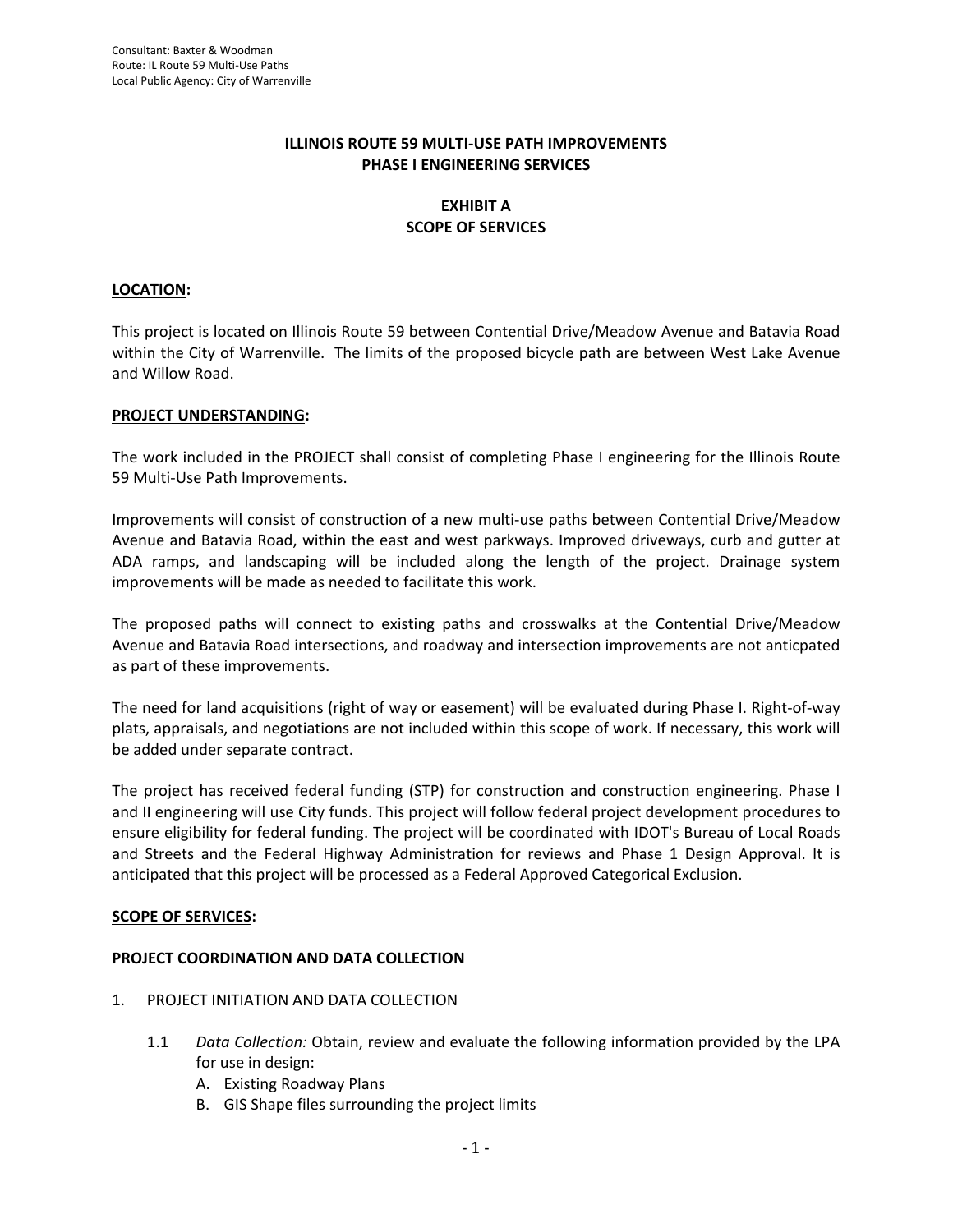- C. Aerial Photography
- D. Maintenance and flooding records
- E. Crash Data (5 years)
- 1.2 *Field evaluation:* Perform a field evaluation of the condition of existing pavements, drainage structures, sidewalk ramps, and curb and gutter. Observe and photograph the project area and immediate surroundings.
- 1.3 *Funding Administrator Coordination:* Prepare and maintain the Project Program Information (PPI) and Project Update forms, and coordinate the status of the Project with the DuPage Mayors & Managers Conference.
- 1.4 *Utility Locates & Coordination:* Contact J.U.L.I.E. to identify utilities that have facilities along the project limits. Request utility atlas maps and plot locations and sizes of existing utilities in electronic drawings. Submit preliminary and final plans to utility companies so conflicts and relocation efforts can be identified. Provide ongoing reviews of permitting and utility relocation efforts as requested by the LA.

#### 2. TOPOGRAPHIC SURVEY

- 2.1 *Topographic Survey:*
	- A. Perform topographic survey within the project limits and at 50‐foot intervals including driveways and cross streets. The limits of the survey will be from 50' feet to the south of Contential Drive/Meadow Avenue to 50' north of Batavia Road and will include 50' along adjacent side streets (2400‐feet total). Cross section width shall be taken 25' feet outside the estimated proposed right‐of‐way and utility corridor. State plane coordinates and NAVD 88 will be used for horizontal and vertical controls.
	- B. *Structures:* Collect drainage structure condition, inverts, size, and flow direction.
	- C. *Terrain Model:* Download and develop digital terrain model for use in design and plan preparation.
	- D. *Right of Way*: Field‐locate existing property corners and utilize available tax parcel information to establish an approximate right‐of‐way. Conduct research at the County Recorder to obtain recorded documents for determining the limits of existing right of way and easements. Work to complete Plat of Easement or Plat of Dedication is not included.

#### 3. TRAFFIC ANALYSIS

- 3.1 *Traffic Forecasting:* Coordinate with the LPA and Chicago Metropolitan Agency for Planning (CMAP) for concurrence on 2050 traffic projections for the proposed multi‐use path.
- 3.2 *Crash Analysis:* Obtain crash data from IDOT and the City and compile for review. Complete an accident diagram for the intersections using the last 5 years of crash data and summarize findings. Complete a crash analysis to evaluate the frequency, severity, and recommended countermeasures.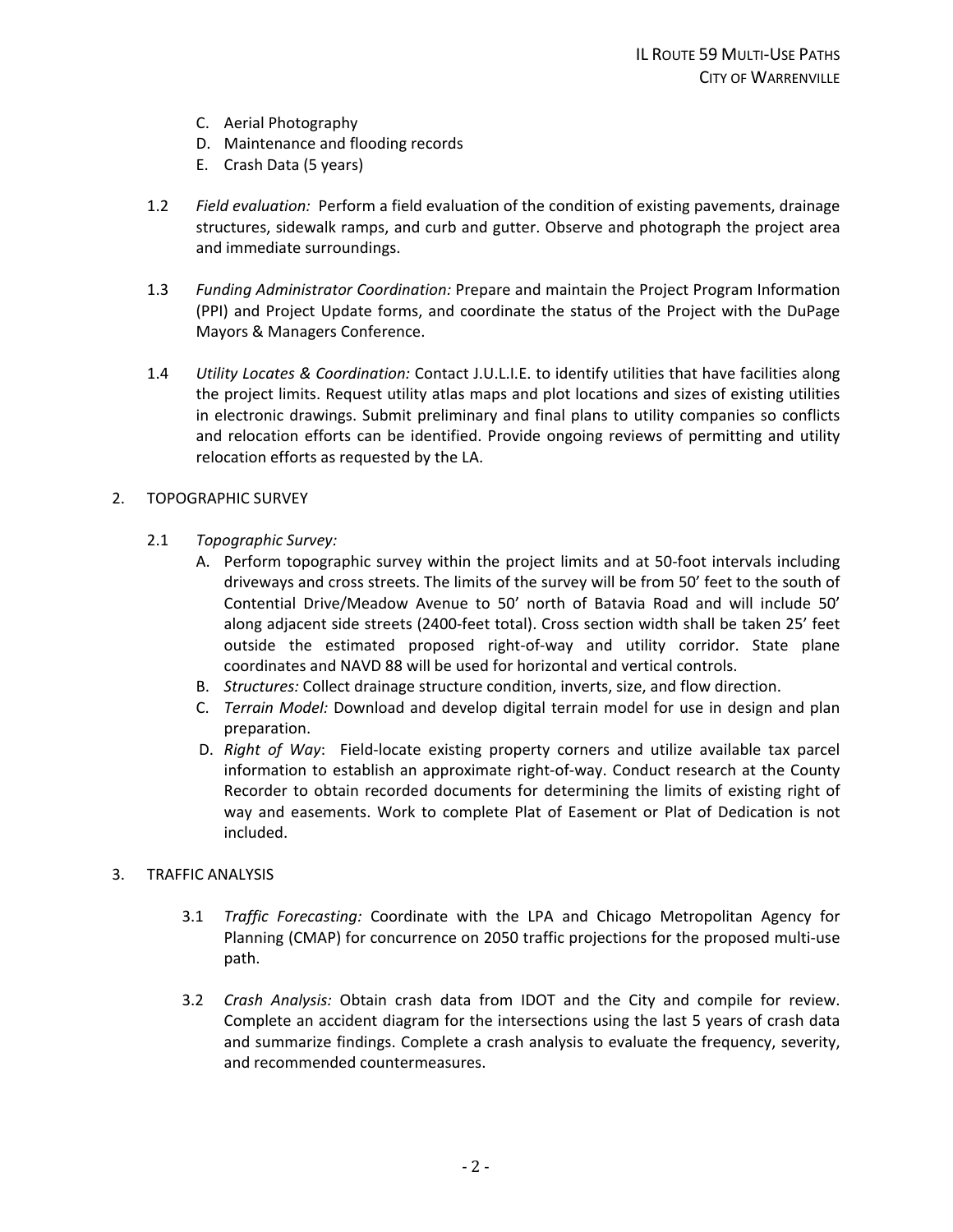4. ALTERNATIVES ANALYSIS - Analyze and schematically develop alternative alignments, configurations, and geometrics for the multi‐use paths to establish the preferred alternative. Review right‐of‐way, impacts, and design constraints. Compile alternatives and summarize findings of the analysis with recommendations. A maximum of 2 alternatives for each path (east and west) will be developed further for evaluation. Develop concept sketches of each alternative and analyze conceptual development of the alternative.

#### 5. PRELIMINARY DESIGN OF PREFERRED ALTERNATIVE

- 5.1. *Preliminary Plan and Profile:* Prepare plan and profile sheets for the horizontal and vertical alignment of the preferred alternative at  $1'' = 20'$  scale. Identify design constraints including clear zone, obstructions, drainage limitations, and potential design exceptions. Plan and profile sheets will include improvement limits, stations and offset callouts, define paving limits, label construction limit locations and right‐of‐way boundaries, utility adjustments, guardrail locations, and wetland locations and impacts.
- 5.2. *Typical Sections:* Prepare typical sections for the existing and proposed improvements, showing dimensions for roadway surfaces, bases, subbases, subgrade treatments, gutters, curb and gutters, medians, sidewalks, bike paths, ditches, backslopes, and right of way.
- 5.3. *Preliminary Cross Section Design:* Design roadway cross sections at 50‐foot intervals and all cross streets, driveways and cross‐road culverts.
- 5.4. *Preliminary Estimate of Cost and Schedule:* Develop preliminary cost estimates for the preferred improvement and anticipated schedule for construction.
- 5.5. *Illustrated Renderings:* Develop and provide rendered images of the preferred alternative to the LPA.
- 5.6. *Traffic Management Plan* Prepare and submit a Traffic Management Plan (Form D1 OP0042) and required attachments for review and approval by IDOT‐Bureau of Traffic.

#### 6. DRAINAGE ANALYSIS

- 6.1. *Location Drainage Study:* Prepare a the Location Drainage Study (LDS) for review and approval by IDOT Hydraulics. Work under this task includes an analysis of the existing drainage system, an analysis of existing outlets, an evaluation of the need for stormwater detention and compensatory storage, and design of proposed drainage improvements. Identify sensitive outfalls and provide the drainage report in accordance with the 2014 ACEC/IDOT Drainage Seminar requirements and the IDOT Drainage Manual.
	- A. Existing Drainage System: Work assumed and deliverables under this task includes the following:
		- 1) General Location Drainage Map ‐ This task involves the preparation of the General Location Drainage Map to show the project with respect to the overall drainage features.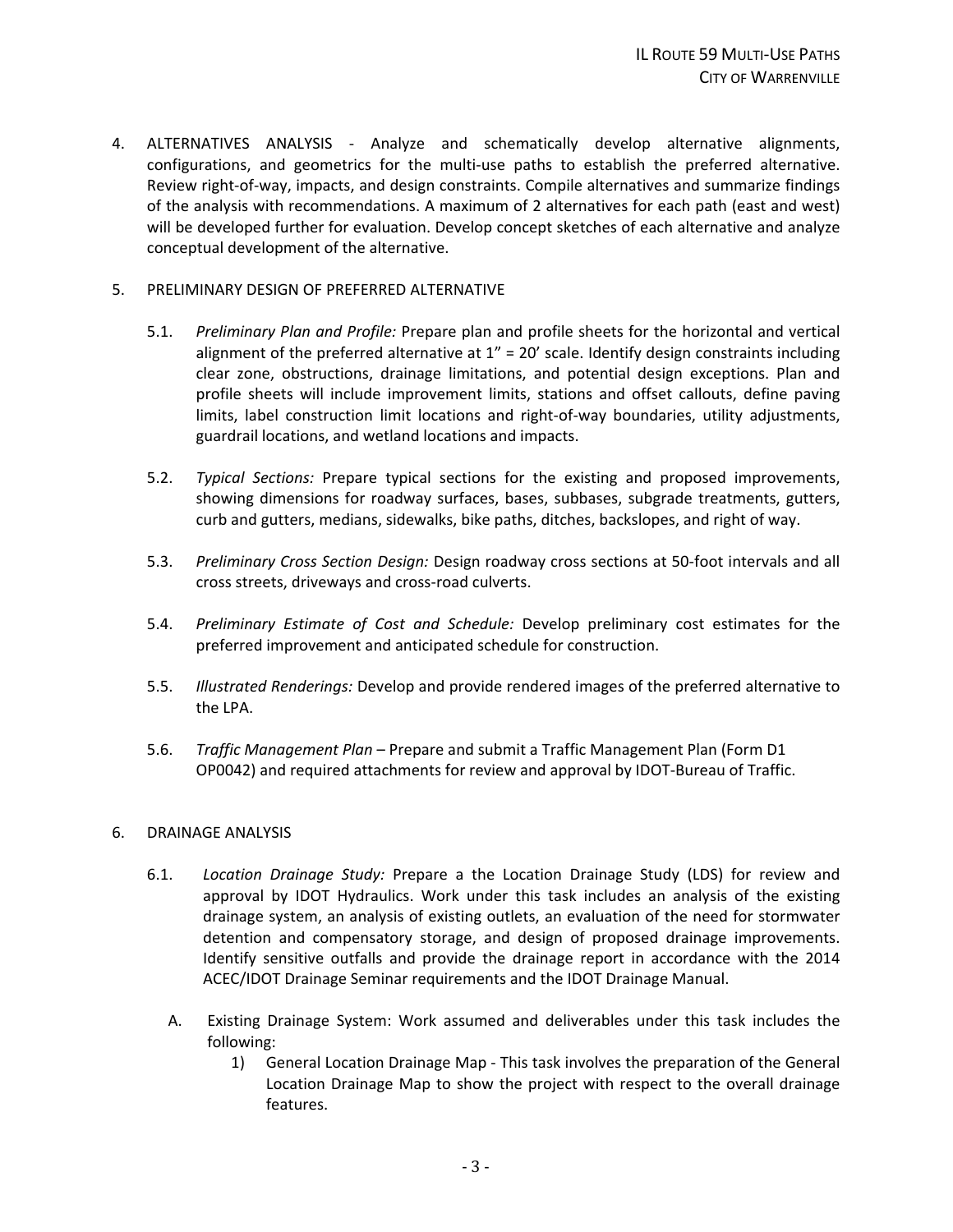- 2) Existing Drainage Plans (EDP) ‐ This task describes the requirements of a detailed Existing Drainage Plan (EDP). Section 2‐202 of the IDOT Drainage Manual provides additional detail on requirements for the EDP. Hydrologic and Hydraulic modeling of the existing storm sewer and minor crossings are not included.
- 3) Identified Drainage Problems ‐ This task involves the documentation of identified drainage problems throughout the project limits.
- 4) Identification and documentation of Base Floodplains This task involves the identification and documentation of existing floodplains and floodways within the project limits. An exhibit will be prepared to show the project with respect to the existing floodplains and floodways.
- B. Proposed Drainage System: Work assumed and deliverables under this task includes the following:
	- 1) Documentation of Design Criteria ‐ This task involves documentation that the highway system meets certain design criteria as specified in Section 2‐01 of the Location Drainage Study and providing justification for those cases in which it does not.
	- 2) Evaluation of existing outlets This task involves the evaluation of existing outlets to determine their suitability for continued use and sensitivity to increases in rate and volume of runoff. The outlets to be evaluated are identified in Existing Drainage System, Section 1‐00 of the Location Drainage Study.
	- 3) Stormwater Detention Analysis ‐ This task involves the evaluation of detention requirements in accordance with Section 1‐304.03 of the Drainage Manual Storm Water Storage. Justification should be included to support the findings of either providing detention or omitting it.
	- 4) Right of Way Analysis ‐ This task involves a determination of the drainage right of way and easement requirements. The proposed drainage improvements should be evaluated to see if additional right of way or drainage easements are needed.
	- 5) Proposed Drainage Plans (PDP) ‐ This task involves the preparation of a Proposed Drainage Plan (PDP), with drainage symbols and notes on exhibit(s), and appropriate wording in the Location Drainage Study text, which fully describes the proposed drainage concept. Both aerial imagery and contour mapping should be used as the PDP base map, along with existing CADD topography and proposed geometric plan superimposed. The PDP should be prepared in a digital format. Design of lateral storm sewers, driveway culverts and inlet spacing is not included. Proposed trunk storm sewer design is included.
	- 6) Water Quality Best Management Practices (BMPs) Permanent Measures ‐ This task involves documentation that the designer has considered options for water quality Best Management Practices (BMPs) and incorporated these practices into the Proposed Drainage Plans as specified in Section 2‐08 of the Location Drainage Study. The section also provides opportunity to provide justification for those cases in which the incorporation of BMPs is limited. Detailed design for water quality features is not included.
	- 7) Floodplain Encroachment Evaluation ‐ This task involves the evaluation of encroachments on Regulatory Floodways and unstudied Zone A floodplains. Regulatory Floodplains are those 100‐year frequency floodplains which are mapped by the Illinois Department of Natural Resources – Office of Water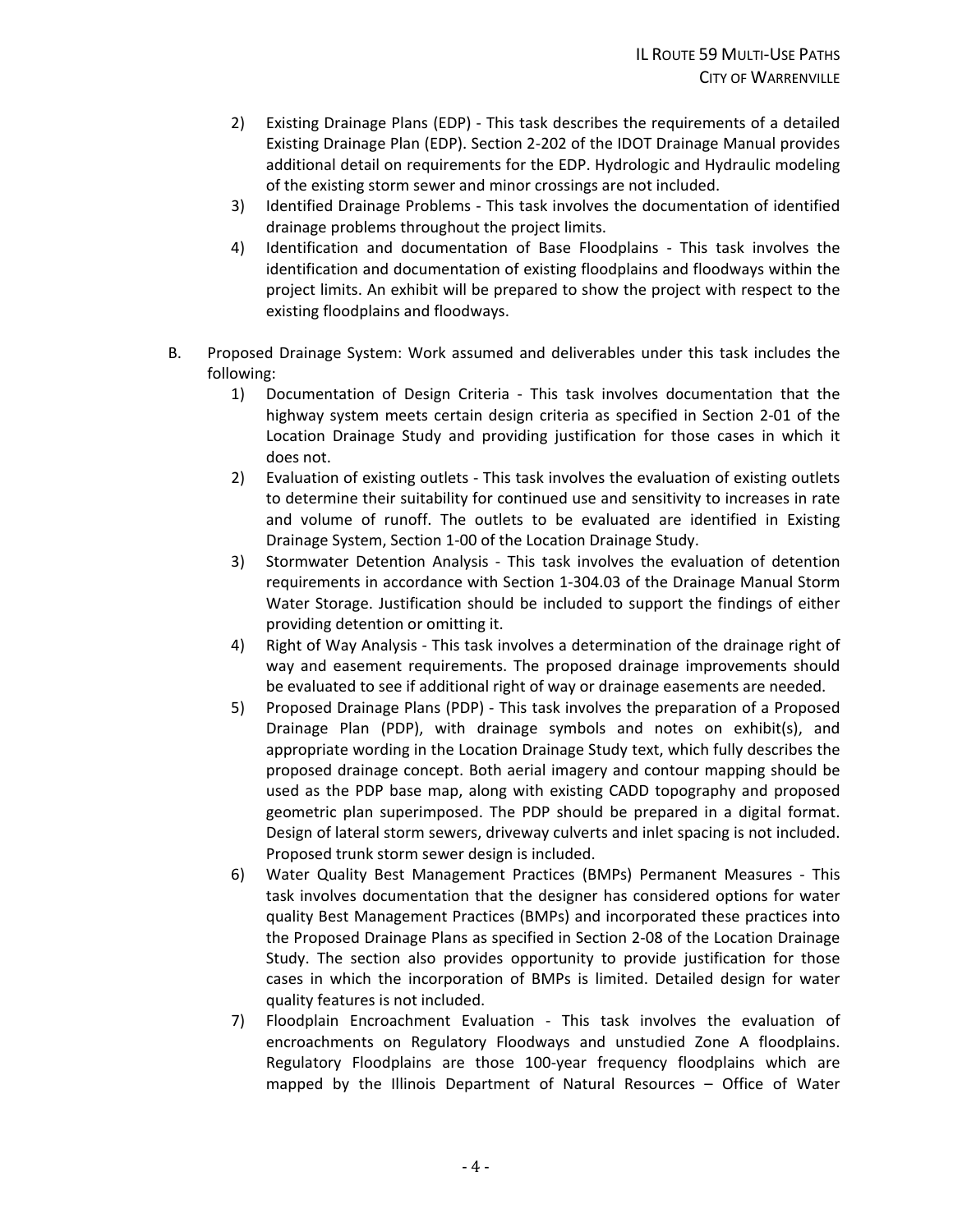Resources (IDNR‐OWR) and/or the Federal Emergency Management Agency (FEMA).

C. Study Assembly: This task involves the organization, preparation and assembly of the completed Location Drainage Study. This task follows completion of previous tasks.

#### 7. ENVIRONMENTAL COORDINATION AND PERMITTING

- 7.1. *Environmental Survey Request:* Prepare the Environmental Survey Request Form and related exhibits. Submit to IDOT to determine potential environmental impacts. Biological, Archeological, and Historical surveys will be performed by the State. Wetland delineation will be performed by Baxter & Woodman as described below. It is anticipated that IDOT will complete the PESA and PSI, if necessary, as part of improvements along the state highway.
- 7.2. *Permit Agency Early Coordination:* Initiate coordination with the following regulatory agencies to obtain preliminary design comments:
	- *A.* DuPage County Stormwater Management
	- *B.* US Army Corps of Engineers (*ACOE)*
- 7.3. *Wetland Delineation and Report:* Perform wetland delineation in the project corridor during the growing season; including documentation of baseline vegetation, hydrology, and soils information. Prepare a Wetland Delineation Report and Exhibits that summarize the methodology used, site description, and results of survey.
- 7.4. *Wetland Impact Evaluation:* Prepare a wetland report detailing the work within a regulatory wetland, including a description of the wetlands being impacted, avoidance, minimization, and mitigation efforts. Submit to IDOT for review and approval.
- 7.5. *Wetland Mitigation:* Complete an alternatives analysis to determine if there are any feasible alternatives to minimize impacts to wetlands. Coordinate with US Army Corps of Engineers (ACOE) for development of any alternative strategies. Potential alternatives include on‐site wetland mitigation, wetland mitigation bank, and a combination thereof.

*Fees:* Agency review fees, wetland banking, and processing through the stormwater variance procedures are not included in this agreement and shall be paid for separately by the LPA.

- 8. MEETINGS AND PUBLIC INVOLVEMENT
	- 8.1. *Stakeholder Meetings:* The following meetings are anticipated for this project:
		- $\triangleright$  City (2) (Kickoff, Pre-final)
		- $\triangleright$  IDOT BLRS Kickoff (1)
		- $\triangleright$  IDOT Hydraulics (1)
		- > IDOT/FHWA Coordination Meetings (1)
		- $\triangleright$  Individual Property Meetings (3 total)
		- $\triangleright$  Field Meeting with City staff (1)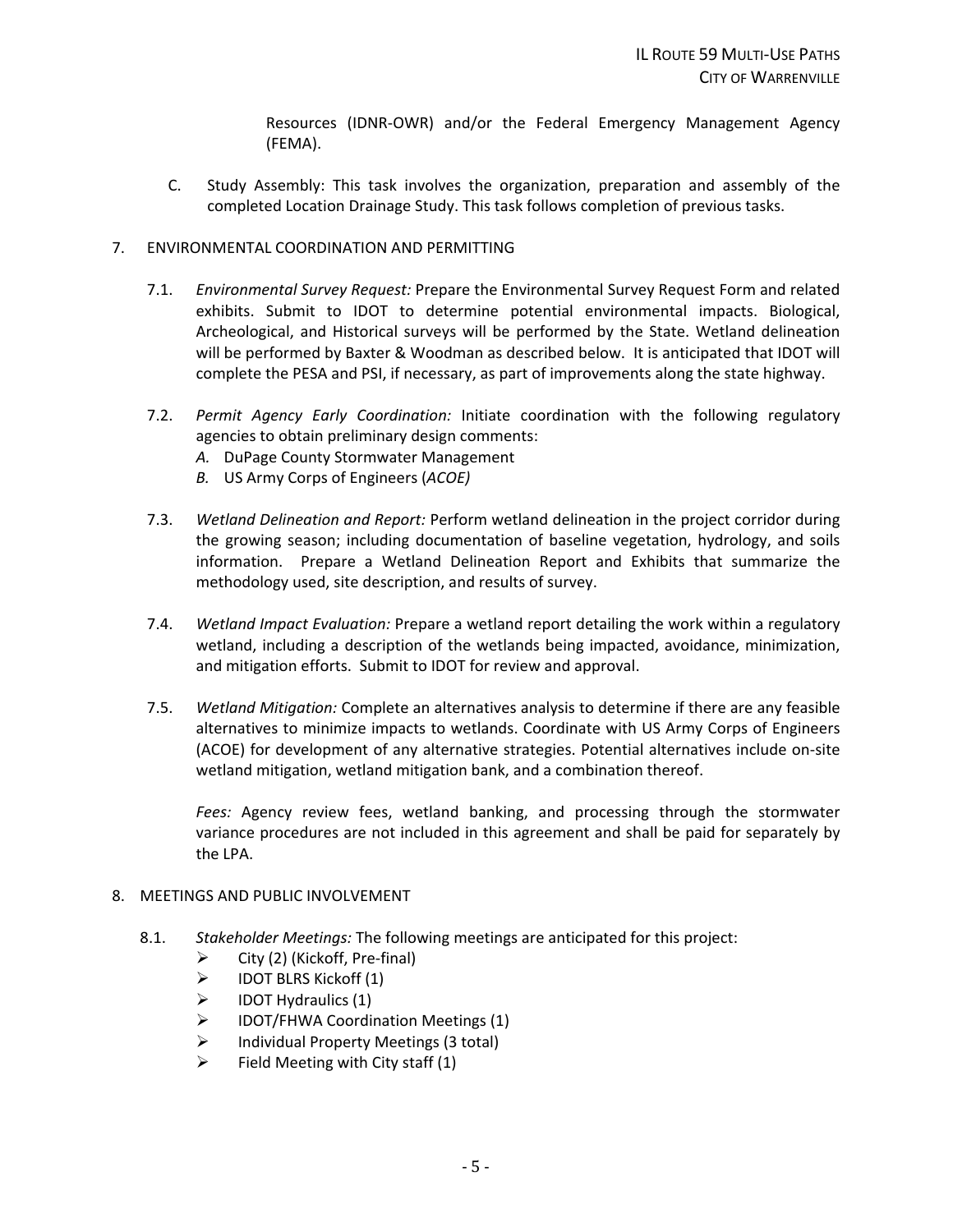- 8.2 *Public Meeting:* Prepare advertisement, exhibits, handouts, and attend one Public Information Meeting (open house format). Prepare meeting minutes to document public comments. Prepare mailings to property owners identified with land acquisition, if applicable. This work will be performed in accordance with City and IDOT guidelines.
- 9. PROJECT DEVELOPMENT REPORT Prepare a Local Project Development Report for Group I Categorical Exclusion and submit the report to the DEPARTMENT and the Federal Highway Administration for review and approval. Pre‐final, and Final submittals are anticipated.
- 10. QA/QC ‐ Perform in‐house peer and milestone reviews by senior staff during project initiation, conceptual review, preliminary, pre‐final, and final submittals. Provide ongoing reviews of permitting and utility coordination efforts. Conduct milestone reviews of subconsultants and provide feedback throughout the progress of work.
- 11. MANAGE PROJECT ‐ Plan, schedule, and control the activities that must be performed to complete the project including budget, schedule, and scope. Coordinate with LPA and project team to ensure the goals of the project are achieved. Prepare and submit monthly invoices, coordinate invoices from sub‐consultants.

#### PROJECT DELIVERABLES

The following is a list of anticipated final deliverables to the LPA for this project:

- A. *Electronic DGN, Geopak, Digital Photos, and GIS files used in project development including Plan, Profiles, Cross Sections, Survey, and Exhibits.*
- B. *Electronic Record of Design files including agency correspondence, Project Development Report content, Drainage Reports and Models, Environmental Reports, Estimates, Exhibits, and related electronic submittals (pdf or as appropriate). Baxter & Woodman utilizes an electronic filing system in lieu of hard copies.*

*Not Included:* The following items are not included within the scope of this project, but can be provided as additional services to the contract:

- A. Permit Review fees
- B. ROW Acquisition services including title commitments, Plats, Legals, Appraisals, Negotiations
- C. Environmental Studies (PESA, PSI, etc.)
- D. Wetland Banking Fees
- E. Newspaper Publication Fees
- F. Intersection Design Studies
- G. Geotechnical Investion

*\\corp.baxwood.com\Projects\Azure\WAREN\212025‐Rte 59 Multi‐Use Path\Contracts\Work\212025\_Scope.doc*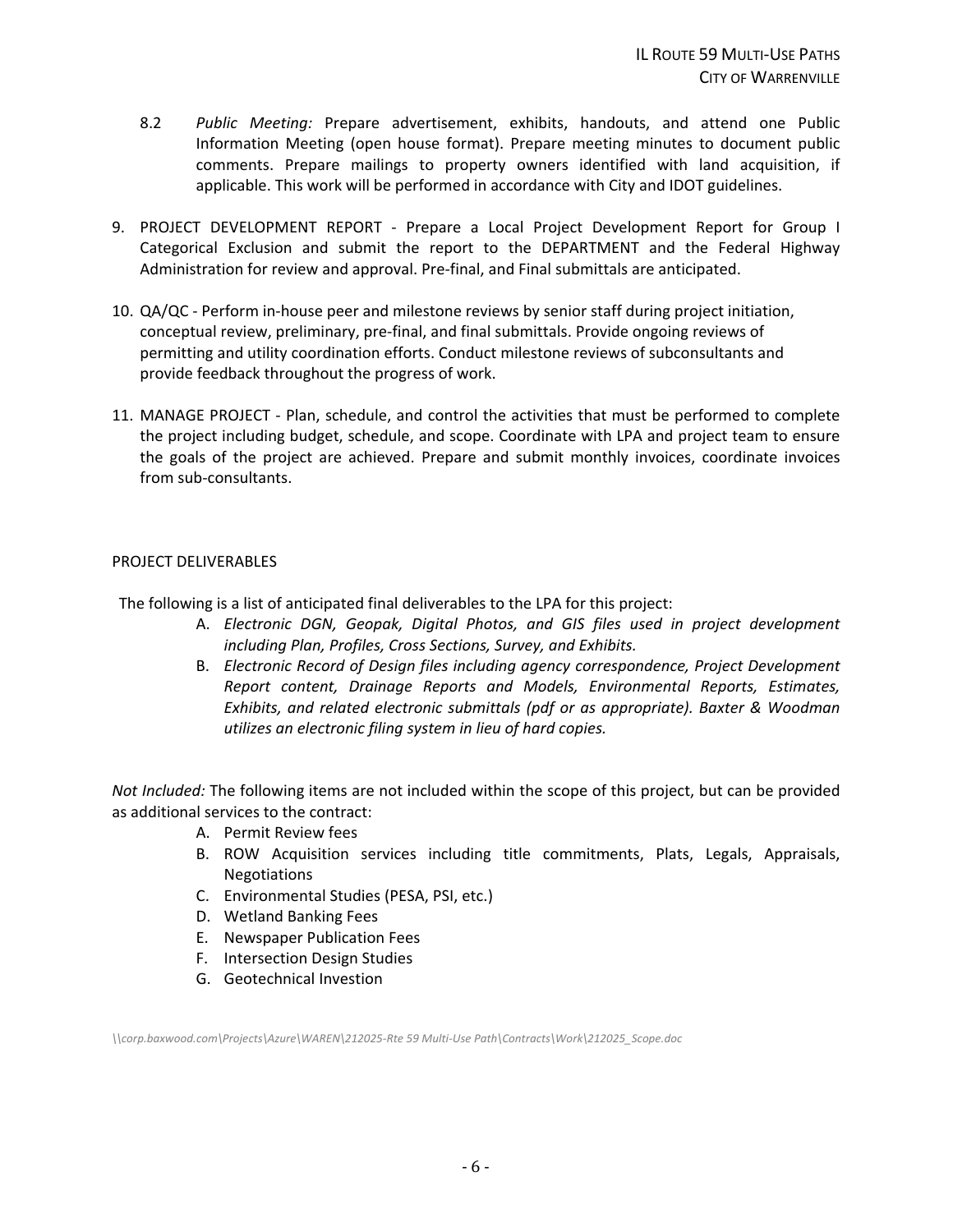|                                                                         |                                                  |            |           |  |  |                                  |   | <b>Schedule</b> |      | IL Route 59 Multi-Use Paths |                                      |  |         |  |                 |  |  |  |                                                        |  |   |  |
|-------------------------------------------------------------------------|--------------------------------------------------|------------|-----------|--|--|----------------------------------|---|-----------------|------|-----------------------------|--------------------------------------|--|---------|--|-----------------|--|--|--|--------------------------------------------------------|--|---|--|
|                                                                         | <b>Critical Path Item</b><br>Design<br>Submittal |            |           |  |  | Key Date<br><b>Agency Review</b> |   |                 |      |                             |                                      |  |         |  |                 |  |  |  |                                                        |  |   |  |
|                                                                         |                                                  |            |           |  |  |                                  |   |                 | 2022 |                             |                                      |  |         |  |                 |  |  |  | 2023                                                   |  |   |  |
| <b>Task</b>                                                             |                                                  | <b>Jan</b> | Feb   Mar |  |  | $~$ Apr $ $                      |   |                 |      |                             | May   June   July   Aug   Sept   Oct |  | Nov Dec |  | Jan   Feb   Mar |  |  |  | Apr   May   June   July   Aug   Sept   Oct   Nov   Dec |  |   |  |
| <b>Phase I Preliminary Engineering</b>                                  |                                                  |            |           |  |  |                                  |   |                 |      |                             |                                      |  |         |  |                 |  |  |  |                                                        |  |   |  |
| <b>Consultant Selection</b>                                             |                                                  |            |           |  |  |                                  |   |                 |      |                             |                                      |  |         |  |                 |  |  |  |                                                        |  |   |  |
| <b>City Kickoff Meeting</b>                                             |                                                  |            |           |  |  |                                  |   |                 |      |                             |                                      |  |         |  |                 |  |  |  |                                                        |  |   |  |
| Data Collection & Topographic Survey                                    |                                                  |            |           |  |  |                                  |   |                 |      |                             |                                      |  |         |  |                 |  |  |  |                                                        |  |   |  |
| <b>IDOT Phase I Kickoff Meeting</b>                                     |                                                  |            |           |  |  |                                  |   |                 |      |                             |                                      |  |         |  |                 |  |  |  |                                                        |  |   |  |
| Submit Environmental Survey Request to IDOT (9 month IDOT review time)* |                                                  |            |           |  |  |                                  |   |                 |      |                             |                                      |  |         |  |                 |  |  |  |                                                        |  |   |  |
| Evaluation of Design Alternatives / ROW Analysis                        |                                                  |            |           |  |  |                                  |   |                 |      |                             |                                      |  |         |  |                 |  |  |  |                                                        |  |   |  |
| <b>Stakeholder Coordination</b>                                         |                                                  |            |           |  |  |                                  |   |                 |      |                             |                                      |  |         |  |                 |  |  |  |                                                        |  |   |  |
| <b>City Progress Meeting</b>                                            |                                                  |            |           |  |  |                                  |   |                 |      |                             |                                      |  |         |  |                 |  |  |  |                                                        |  |   |  |
| <b>Selection of Preferred Design</b>                                    |                                                  |            |           |  |  |                                  |   |                 |      |                             |                                      |  |         |  |                 |  |  |  |                                                        |  |   |  |
| Drainage Analysis / PESA Documentation                                  |                                                  |            |           |  |  |                                  |   |                 |      |                             |                                      |  |         |  |                 |  |  |  |                                                        |  |   |  |
| Prepare Prefinal Phase I Preliminary Plans/Cost Estimate/PDR            |                                                  |            |           |  |  |                                  |   |                 |      |                             |                                      |  |         |  |                 |  |  |  |                                                        |  |   |  |
| FHWA Coordination Meeting                                               |                                                  |            |           |  |  |                                  |   |                 |      |                             |                                      |  |         |  |                 |  |  |  |                                                        |  |   |  |
| Submit Phase I to IDOT for Review*                                      |                                                  |            |           |  |  |                                  |   |                 |      |                             |                                      |  |         |  |                 |  |  |  |                                                        |  |   |  |
| <b>IDOT Design Comments Review Meeting</b>                              |                                                  |            |           |  |  |                                  |   |                 |      |                             |                                      |  |         |  |                 |  |  |  |                                                        |  |   |  |
| Public Open House Meeting (if required)                                 |                                                  |            |           |  |  |                                  |   |                 |      |                             |                                      |  |         |  |                 |  |  |  |                                                        |  |   |  |
| Finalize Phase I per IDOT/Public Comments                               |                                                  |            |           |  |  |                                  |   |                 |      |                             |                                      |  |         |  |                 |  |  |  |                                                        |  |   |  |
| <b>IDOT Approval of Phase I*</b>                                        |                                                  |            |           |  |  |                                  |   |                 |      |                             |                                      |  |         |  |                 |  |  |  |                                                        |  |   |  |
|                                                                         |                                                  |            |           |  |  |                                  |   |                 |      |                             |                                      |  |         |  |                 |  |  |  |                                                        |  |   |  |
| <b>Land Acquisition</b>                                                 |                                                  |            |           |  |  |                                  |   |                 |      |                             |                                      |  |         |  |                 |  |  |  |                                                        |  |   |  |
| Highway Plats**                                                         |                                                  |            |           |  |  |                                  |   |                 |      |                             |                                      |  |         |  |                 |  |  |  |                                                        |  |   |  |
| Appraisals, Review Appraisals and Negotiations**                        |                                                  |            |           |  |  |                                  |   |                 |      |                             |                                      |  |         |  |                 |  |  |  |                                                        |  |   |  |
| Land Acquisition Certified by IDOT (September 13, 2023)                 |                                                  |            |           |  |  |                                  | . |                 |      | a str                       | .                                    |  |         |  |                 |  |  |  |                                                        |  | . |  |
|                                                                         |                                                  |            |           |  |  |                                  |   |                 |      |                             |                                      |  |         |  |                 |  |  |  |                                                        |  |   |  |
| Agreement<br><b>Phase II Design Engineering</b>                         |                                                  |            |           |  |  |                                  |   |                 |      |                             |                                      |  |         |  |                 |  |  |  |                                                        |  |   |  |
| <b>IDOT Phase II Kick-Off Meeting</b>                                   |                                                  |            |           |  |  |                                  |   |                 |      |                             |                                      |  |         |  |                 |  |  |  |                                                        |  |   |  |
| Plans, Specifications, and Estimates**                                  |                                                  |            |           |  |  |                                  |   |                 |      |                             |                                      |  |         |  |                 |  |  |  |                                                        |  |   |  |
| eparate<br>Permitting Agency Coordination*                              |                                                  |            |           |  |  |                                  |   |                 |      |                             |                                      |  |         |  |                 |  |  |  |                                                        |  |   |  |
| Submit Prefinal Plans to City for Review                                |                                                  |            |           |  |  |                                  |   |                 |      |                             |                                      |  |         |  |                 |  |  |  |                                                        |  |   |  |
| ၯ<br>Submit Prefinal Plans to IDOT for Review (June 9, 2023)            |                                                  |            |           |  |  |                                  |   |                 |      |                             |                                      |  |         |  |                 |  |  |  |                                                        |  |   |  |
| Submit Final Plans to City for Review                                   |                                                  |            |           |  |  |                                  |   |                 |      |                             |                                      |  |         |  |                 |  |  |  |                                                        |  |   |  |
| Under<br>Submit Final Plans to IDOT for Review (August 7, 2023)         |                                                  |            |           |  |  |                                  |   |                 |      |                             |                                      |  |         |  |                 |  |  |  |                                                        |  |   |  |
| Land Acquisition Certified by IDOT (September 13, 2023)                 |                                                  |            |           |  |  |                                  |   |                 |      |                             |                                      |  |         |  |                 |  |  |  |                                                        |  |   |  |
| IDOT Letting (November 17, 2023)                                        |                                                  |            |           |  |  |                                  |   |                 |      |                             |                                      |  |         |  |                 |  |  |  |                                                        |  |   |  |

Notes:

\* Subject to Agency review time

\*\*Highway Plats and Phase II plans may begin during Phase I, but Appraisals may not begin until Phase I is approved.



**City of Warrenville**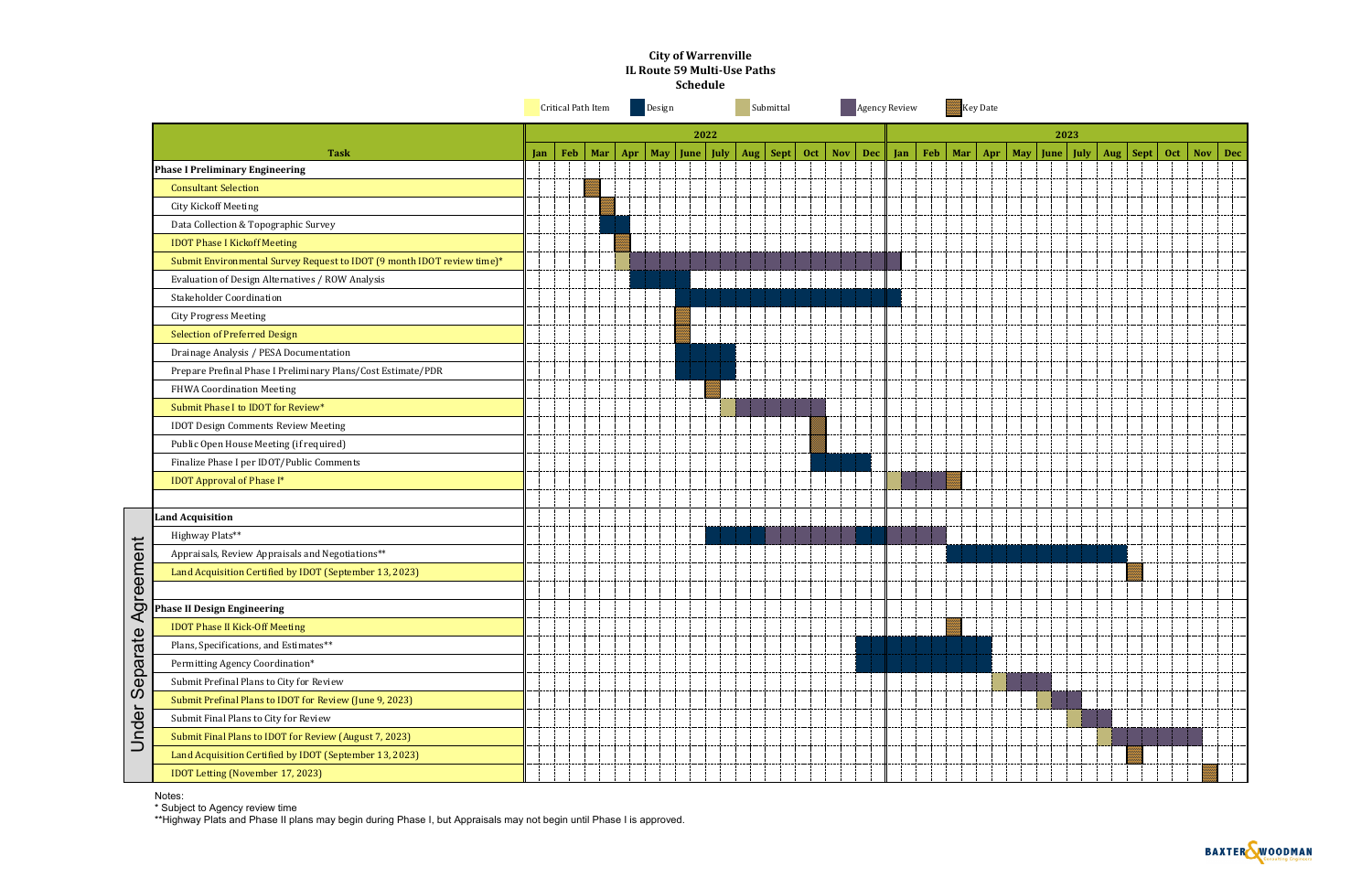*City Form of Agreement (1/13/21)*

# **EXHIBIT B**

# **SCHEDULE OF FEES**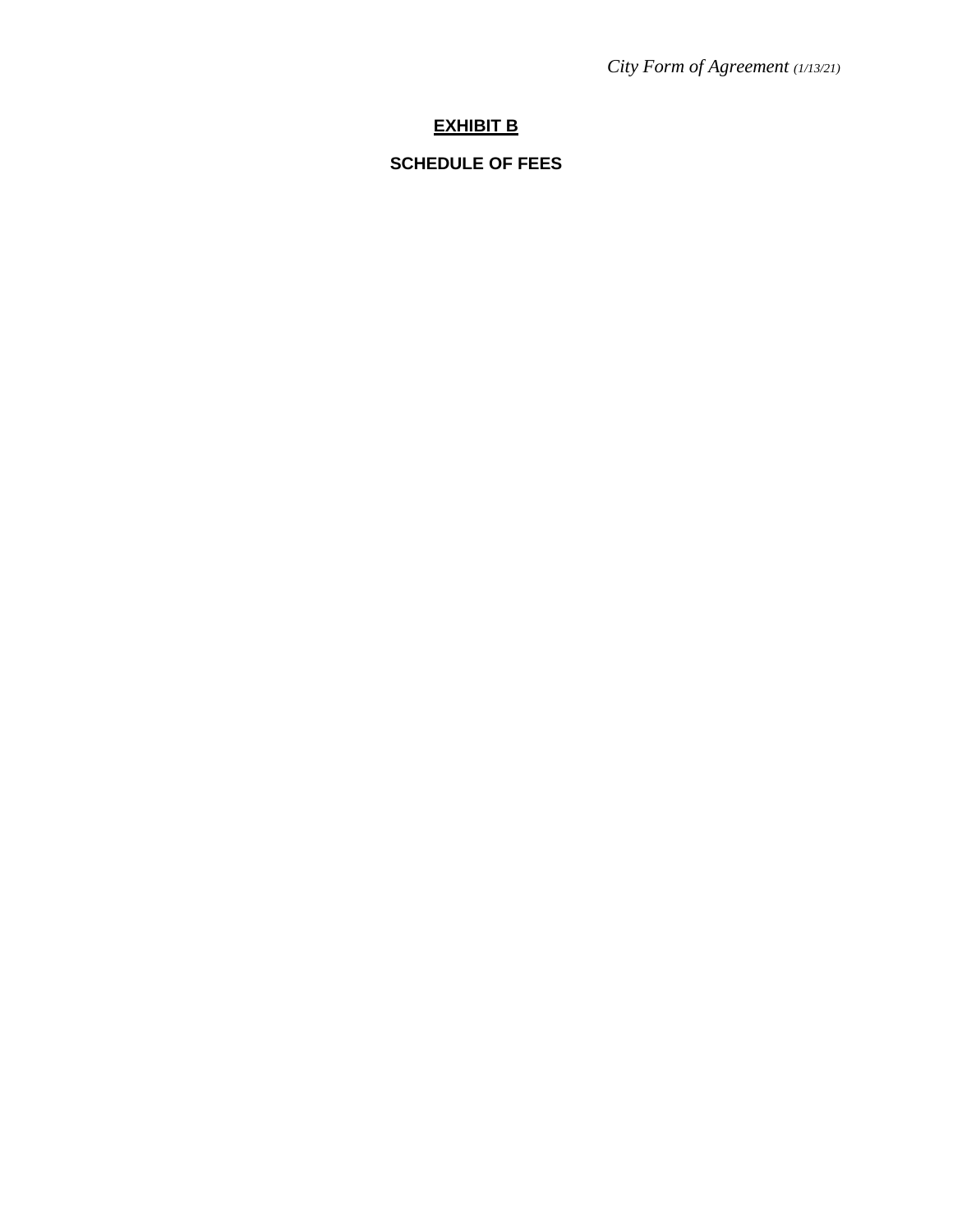

# **COST ESTIMATE OF CONSULTANT SERVICES WORKSHEET**

**FIXED RAISE**

| <b>Local Public Agency</b>    | County             | <b>Section Number</b> |
|-------------------------------|--------------------|-----------------------|
| <b>City of Warrenville</b>    | DuPage             | 22-00042-00-BT        |
| <b>Consultant (Firm) Name</b> | <b>Prepared By</b> | <b>Date</b>           |
| Baxter & Woodman, Inc.        | <b>Jay Coleman</b> | 2/3/2022              |

# **PAYROLL ESCALATION TABLE**

| <b>CONTRACT TERMI</b> | 12        | <b>MONTHS</b> | <b>OVERHEAD RATEL</b>     | 142.57% |
|-----------------------|-----------|---------------|---------------------------|---------|
| <b>START DATE</b>     | 4/1/2022  |               | <b>COMPLEXITY FACTORI</b> |         |
| <b>RAISE DATE</b>     | 1/1/2023  |               | % OF RAISE                | 2.00%   |
|                       |           |               |                           |         |
| <b>END DATE</b>       | 3/31/2023 |               |                           |         |

# **ESCALATION PER YEAR**

|      |                   |                  |        | $%$ of          |
|------|-------------------|------------------|--------|-----------------|
| Year | <b>First Date</b> | <b>Last Date</b> | Months | <b>Contract</b> |
|      | 4/1/2022          | 1/1/2023         | 9      | 75.00%          |
|      | 1/2/2023          | 4/1/2023         | 3      | 25.50%          |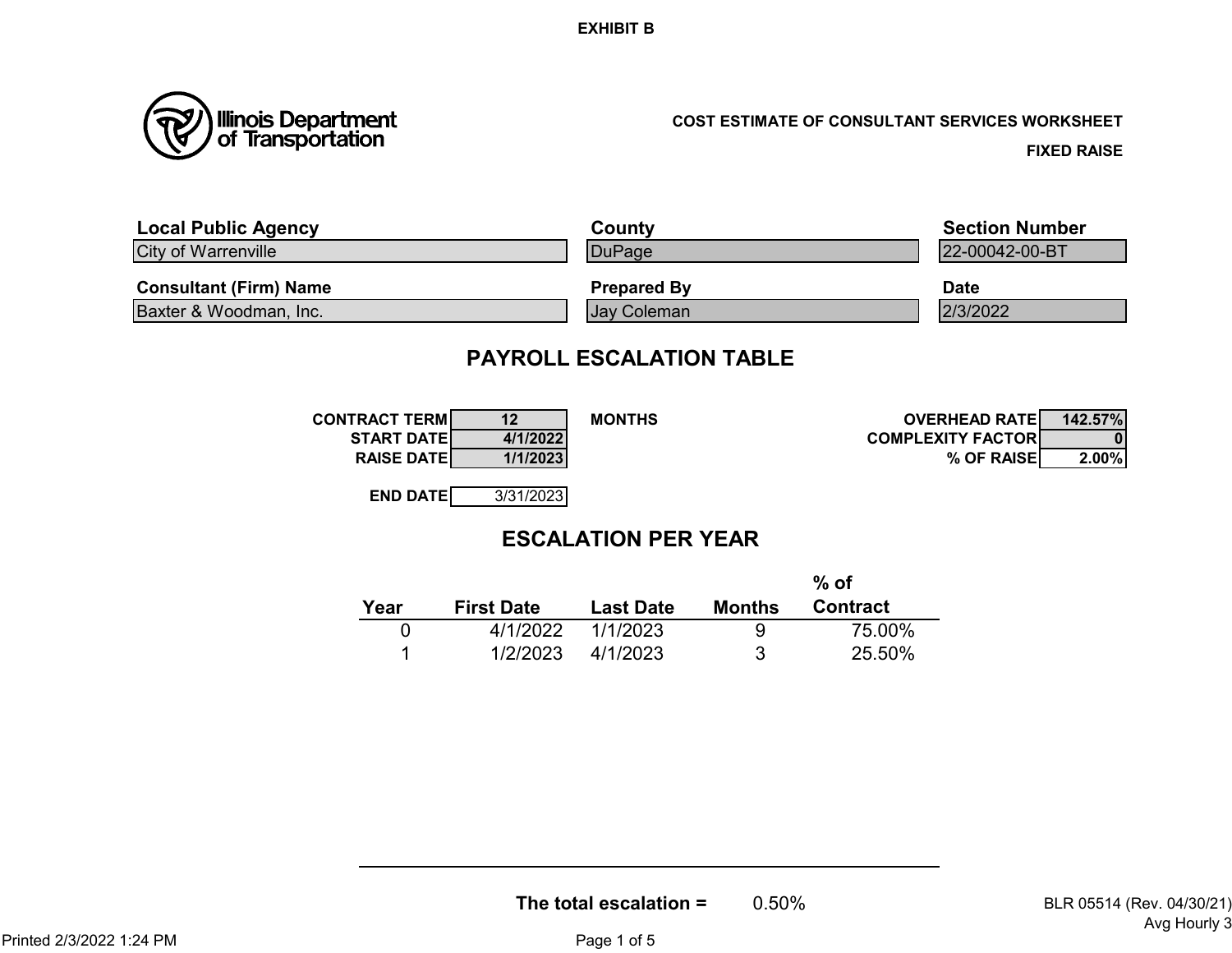| <b>Local Public Agency</b> | <b>County</b> | <b>Section Number</b> |
|----------------------------|---------------|-----------------------|
| <b>City of Warrenville</b> | DuPage        | 22-00042-00-BT        |

**MAXIMUM PAYROLL RATE 78.00 ESCALATION FACTOR0.50%**

# **PAYROLL RATES**

Exhibit B Cost Estimate of Consultant Services Worksheet Fixed Raise

|                                 | <b>IDOT</b>          |                        |
|---------------------------------|----------------------|------------------------|
| <b>CLASSIFICATION</b>           | <b>PAYROLL RATES</b> | <b>CALCULATED RATE</b> |
|                                 | <b>ON FILE</b>       |                        |
| <b>Executive Vice President</b> | \$85.60              | \$78.00                |
| <b>Vice President</b>           | \$73.36              | \$73.73                |
| <b>Engineer VII</b>             | \$65.71              | \$66.04                |
| Engineer VI                     | \$66.42              | \$66.75                |
| Engineer V                      | \$60.73              | \$61.03                |
| Engineer IV                     | \$50.10              | \$50.35                |
| Engineer III                    | \$41.02              | \$41.23                |
| Engineer II                     | \$36.38              | \$36.56                |
| Engineer I                      | \$31.93              | \$32.09                |
| <b>Environ. Scientist V</b>     | \$56.63              | \$56.91                |
| Natural Resources Mngr.         | \$48.50              | \$48.74                |
| Engineer Tech V                 | \$51.72              | \$51.98                |
| Engineer Tech IV                | \$45.28              | \$45.51                |
| <b>Engineer Tech III</b>        | \$36.95              | \$37.13                |
| Engineer Tech II                | \$29.13              | \$29.28                |
| <b>Engineer Tech I</b>          | \$24.67              | \$24.79                |
| Spatial Tech. Manager           | \$58.25              | \$58.54                |
| Spatial Tech. Prof. III         | \$42.00              | \$42.21                |
| Spatial Tech. Prof. II          | \$32.58              | \$32.74                |
| <b>Survey Manager</b>           | \$44.00              | \$44.22                |
| Project Surveyor                | \$37.00              | \$37.19                |
| Survey Tech.                    | \$22.50              | \$22.61                |
| <b>CADD Technician III</b>      | \$43.88              | \$44.10                |
| Marketing Prof. IV              | \$43.00              | \$43.22                |
| Marketing Prof. III             | \$33.35              | \$33.52                |
| Admin. Support IV               | \$40.00              | \$40.20                |
| Admin. Support III              | \$29.75              | \$29.90                |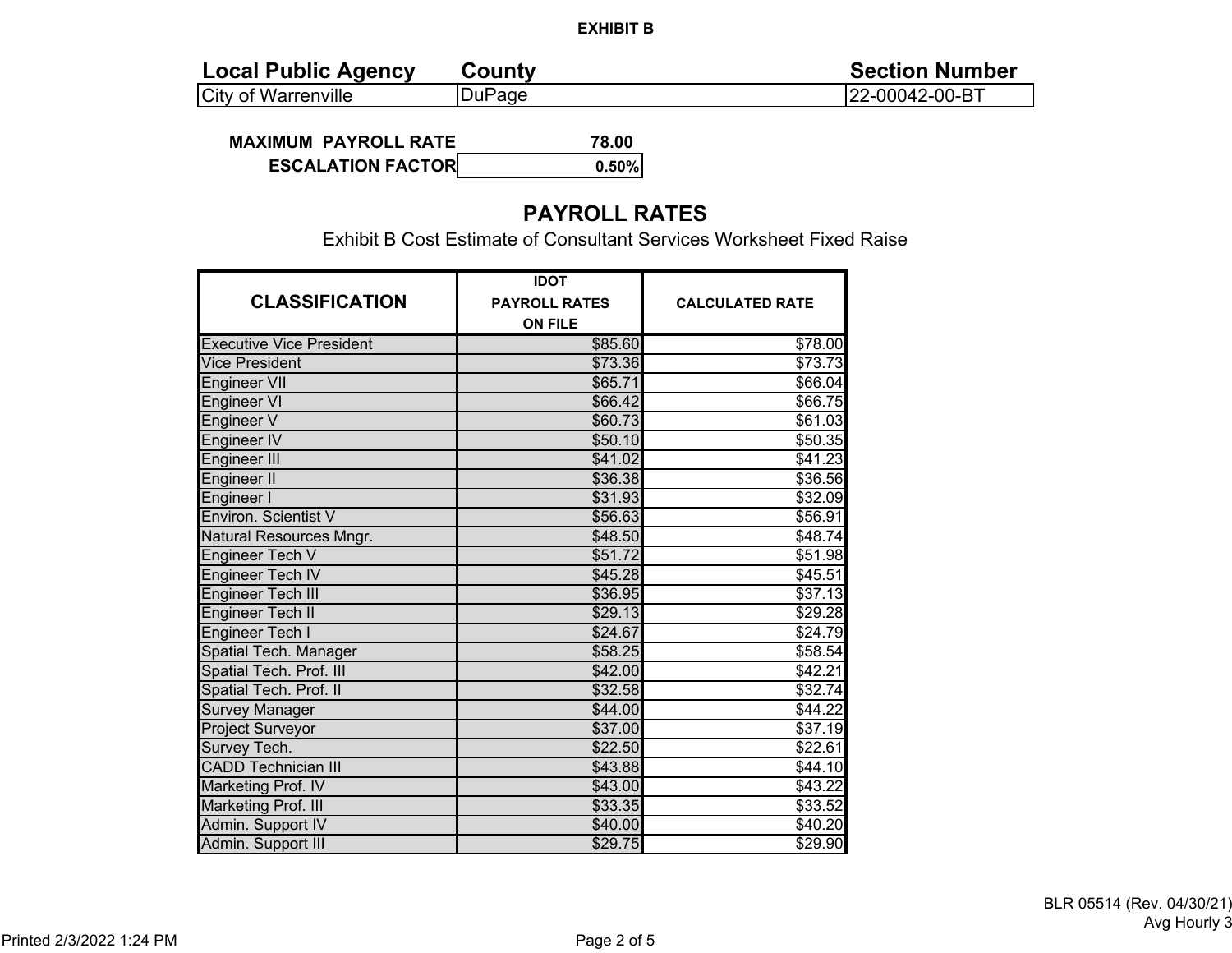**Local Public Agency County County County Section Number** 

City of Warrenville **22-00042-00-BT** 

# **COST ESTIMATE WORKSHEET**

Exhibit B Cost Estimate of Consultant Services Worksheet Fixed Raise

**OVERHEAD RATE 142.57%**



**0 COMPLEXITY FACTOR**

| <b>TASK</b>                                      | <b>STAFF HOURS</b> | <b>PAYROLL</b> | <b>OVERHEAD &amp;</b><br><b>FRINGE BENEFITS</b> | <b>DIRECT COSTS</b> | <b>FIXED FEE</b> | <b>SERVICES BY</b><br><b>OTHERS</b> | <b>TOTAL</b> | % OF GRAND<br><b>TOTAL</b> |
|--------------------------------------------------|--------------------|----------------|-------------------------------------------------|---------------------|------------------|-------------------------------------|--------------|----------------------------|
| Project Initiation and Data Collection           | 38                 | 1,645          | 2,346                                           | 54                  | 543              |                                     | 4,588        | 4.38%                      |
| Topographic Survey                               | 112                | 4,506          | 6,424                                           | 390                 | 1,487            |                                     | 12,807       | 12.22%                     |
| <b>Traffic Analysis</b>                          | 24                 | 988            | 1,408                                           |                     | 326              |                                     | 2,722        | 2.60%                      |
| <b>Alternative Analysis</b>                      | 68                 | 3,098          | 4,417                                           |                     | 1,022            |                                     | 8,537        | 8.14%                      |
| Preliminary Design of Preferred Alternative      | 160                | 6,524          | 9,302                                           |                     | 2,153            |                                     | 17,979       | 17.15%                     |
| Drainage Analysis                                | 152                | 6,461          | 9,211                                           | 54                  | 2,132            |                                     | 17,858       | 17.03%                     |
| <b>Environmental Coordination and Permitting</b> | 70                 | 2,333          | 3,326                                           | 125                 | 770              |                                     | 6,554        | 6.25%                      |
| Meetings and Public Involvement                  | 132                | 6,688          | 9,534                                           | 1,182               | 2,207            |                                     | 19,611       | 18.71%                     |
| Project Development Report                       | 32                 | 1,391          | 1,983                                           | 50                  | 459              |                                     | 3,883        | 3.70%                      |
| QA/QC                                            | 32                 | 1,953          | 2,785                                           |                     | 645              |                                     | 5,383        | 5.13%                      |
| Project Management                               | 32                 | 1,782          | 2,541                                           |                     | 588              |                                     | 4,911        | 4.68%                      |
|                                                  |                    |                |                                                 |                     |                  |                                     |              |                            |
|                                                  |                    |                |                                                 |                     |                  |                                     |              |                            |
|                                                  |                    |                |                                                 |                     |                  |                                     |              |                            |
|                                                  |                    |                |                                                 |                     |                  |                                     |              |                            |
|                                                  |                    |                |                                                 |                     |                  |                                     |              |                            |
|                                                  |                    |                |                                                 |                     |                  |                                     |              |                            |
|                                                  |                    |                |                                                 |                     |                  |                                     |              |                            |
|                                                  |                    |                |                                                 |                     |                  |                                     |              |                            |
|                                                  |                    |                |                                                 |                     |                  |                                     |              |                            |
|                                                  |                    |                |                                                 |                     |                  |                                     |              |                            |
|                                                  |                    |                |                                                 |                     |                  |                                     |              |                            |
|                                                  |                    |                |                                                 |                     |                  |                                     |              |                            |
|                                                  |                    |                |                                                 |                     |                  |                                     |              |                            |
|                                                  |                    |                |                                                 |                     |                  |                                     |              |                            |
|                                                  |                    |                |                                                 |                     |                  |                                     |              |                            |
|                                                  |                    |                |                                                 |                     |                  |                                     |              |                            |
|                                                  |                    |                |                                                 |                     |                  |                                     |              |                            |
|                                                  |                    |                |                                                 |                     |                  |                                     |              |                            |
| <b>Subconsultant DL</b>                          |                    |                |                                                 |                     | ∩                |                                     |              |                            |
| <b>TOTALS</b>                                    | 852                | 37,369         | 53,277                                          | 1,855               | 12,332           |                                     | 104,833      | 100.00%                    |

90,646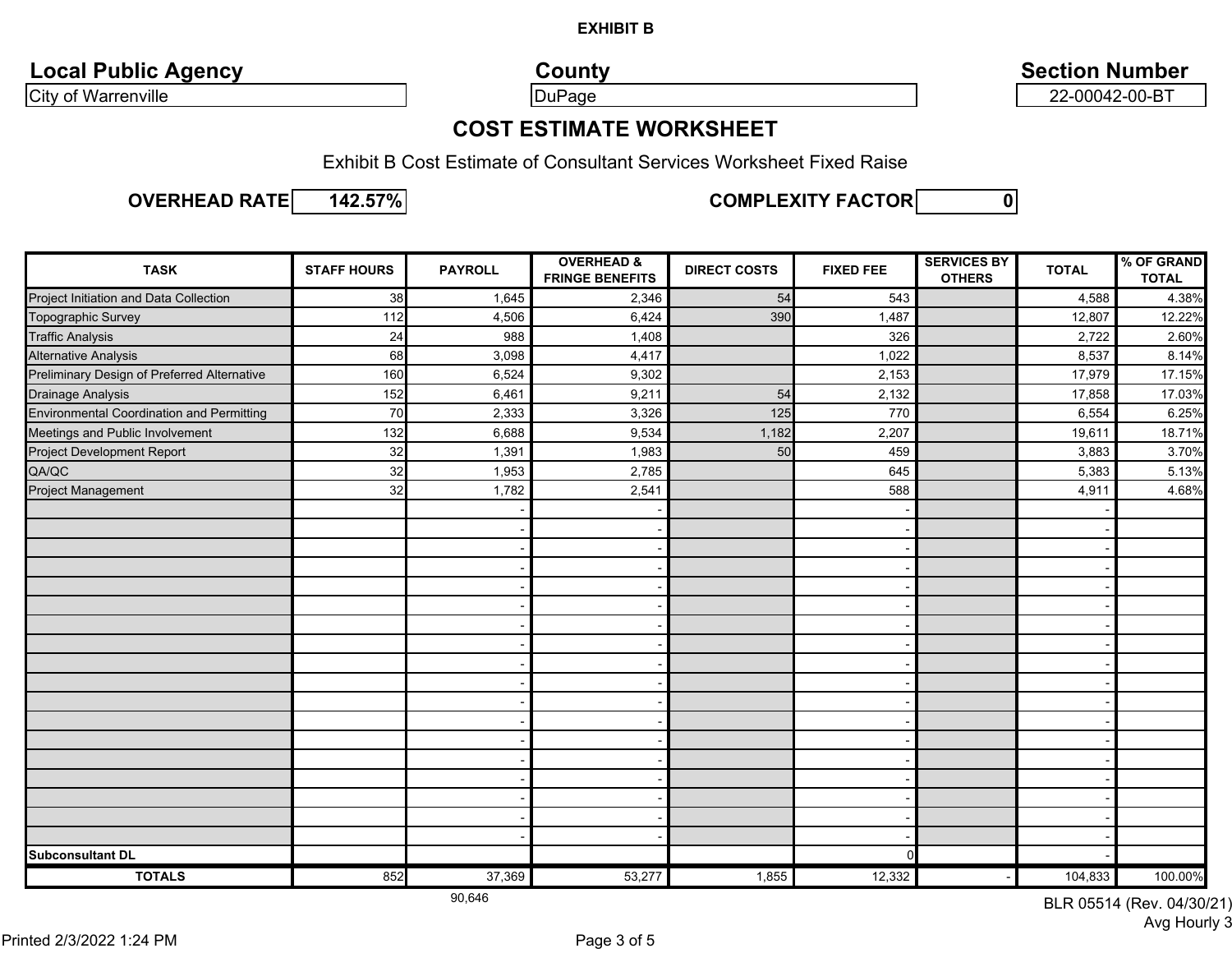# **Local Public Agency County County County Section Number**

City of Warrenville DuPage 22-00042-00-BT

## **AVERAGE HOURLY PROJECT RATES**

Exhibit B Cost Estimate of Consultants Services Worksheet Fixed Raise

**SHEET 1** OF **2**

| <b>PAYROLL</b>                  | <b>AVG</b>    | TOTAL PROJ. RATES |        |         |              | <b>Project Initiation and Data</b><br>Collection |       |              | <b>Topographic Survey</b> |         | <b>Traffic Analysis</b><br><b>Alternative Analysis</b> |        |         | <b>Preliminary Design of</b><br><b>Preferred Alternative</b> |        |         |              |        |            |
|---------------------------------|---------------|-------------------|--------|---------|--------------|--------------------------------------------------|-------|--------------|---------------------------|---------|--------------------------------------------------------|--------|---------|--------------------------------------------------------------|--------|---------|--------------|--------|------------|
|                                 | <b>HOURLY</b> | <b>Hours</b>      | %      | Wgtd    | <b>Hours</b> | %                                                | Wgtd  | <b>Hours</b> | %                         | Wgtd    | <b>Hours</b>                                           | $\%$   | Wgtd    | <b>Hours</b>                                                 | %      | Wgtd    | <b>Hours</b> | %      | Wgtd       |
| <b>CLASSIFICATION</b>           | <b>RATES</b>  |                   | Part.  | Avg     |              | Part.                                            | Avg   |              | Part.                     | Avg     |                                                        | Part.  | Avg     |                                                              | Part.  | Avg     |              | Part.  | <b>Avg</b> |
| <b>Executive Vice President</b> | 78.00         | 0.0               |        |         |              |                                                  |       |              |                           |         |                                                        |        |         |                                                              |        |         |              |        |            |
| <b>Vice President</b>           | 73.73         | 0.0               |        |         |              |                                                  |       |              |                           |         |                                                        |        |         |                                                              |        |         |              |        |            |
| Engineer VII                    | 66.04         | 0.0               |        |         |              |                                                  |       |              |                           |         |                                                        |        |         |                                                              |        |         |              |        |            |
| Engineer VI                     | 66.75         | 0.0               |        |         |              |                                                  |       |              |                           |         |                                                        |        |         |                                                              |        |         |              |        |            |
| Engineer V                      | 61.03         | 112.0             | 13.15% | 8.02    |              |                                                  |       |              |                           |         |                                                        |        |         | 16                                                           | 23.53% | 14.36   |              |        |            |
| Engineer IV                     | 50.35         | 222.0             | 26.06% | 13.12   | 12           | 31.58%                                           | 15.90 | 16           | 14.29%                    | 7.19    | 8                                                      | 33.33% | 16.78   | 16                                                           | 23.53% | 11.85   | 40           | 25.00% | 12.59      |
| Engineer III                    | 41.23         | 0.0               |        |         |              |                                                  |       |              |                           |         |                                                        |        |         |                                                              |        |         |              |        |            |
| Engineer II                     | 36.56         | 309.0             | 36.27% | 13.26   | 14           | 36.84%                                           | 13.47 | 16           | 14.29%                    | 5.22    | 16                                                     | 66.67% | 24.37   | 36                                                           | 52.94% | 19.36   | 70           | 43.75% | 16.00      |
| Engineer I                      | 32.09         | 0.0               |        |         |              |                                                  |       |              |                           |         |                                                        |        |         |                                                              |        |         |              |        |            |
| Environ. Scientist V            | 56.91         | 0.0               |        |         |              |                                                  |       |              |                           |         |                                                        |        |         |                                                              |        |         |              |        |            |
| Natural Resources Mngr.         | 48.74         | 2.0               | 0.23%  | 0.11    |              |                                                  |       |              |                           |         |                                                        |        |         |                                                              |        |         |              |        |            |
| Engineer Tech V                 | 51.98         | 0.0               |        |         |              |                                                  |       |              |                           |         |                                                        |        |         |                                                              |        |         |              |        |            |
| Engineer Tech IV                | 45.51         | 0.0               |        |         |              |                                                  |       |              |                           |         |                                                        |        |         |                                                              |        |         |              |        |            |
| Engineer Tech III               | 37.13         | 0.0               |        |         |              |                                                  |       |              |                           |         |                                                        |        |         |                                                              |        |         |              |        |            |
| Engineer Tech II                | 29.28         | 0.0               |        |         |              |                                                  |       |              |                           |         |                                                        |        |         |                                                              |        |         |              |        |            |
| Engineer Tech I                 | 24.79         | 26.0              | 3.05%  | 0.76    |              |                                                  |       |              |                           |         |                                                        |        |         |                                                              |        |         |              |        |            |
| Spatial Tech. Manager           | 58.54         | 0.0               |        |         |              |                                                  |       |              |                           |         |                                                        |        |         |                                                              |        |         |              |        |            |
| Spatial Tech. Prof. III         | 42.21         | 0.0               |        |         |              |                                                  |       |              |                           |         |                                                        |        |         |                                                              |        |         |              |        |            |
| Spatial Tech. Prof. II          | 32.74         | 0.0               |        |         |              |                                                  |       |              |                           |         |                                                        |        |         |                                                              |        |         |              |        |            |
| <b>Survey Manager</b>           | 44.22         | 20.0              | 2.35%  | 1.04    |              |                                                  |       | 20           | 17.86%                    | 7.90    |                                                        |        |         |                                                              |        |         |              |        |            |
| Project Surveyor                | 37.19         | 60.0              | 7.04%  | 2.62    |              |                                                  |       | 60           | 53.57%                    | 19.92   |                                                        |        |         |                                                              |        |         |              |        |            |
| Survey Tech.                    | 22.61         | 0.0               |        |         |              |                                                  |       |              |                           |         |                                                        |        |         |                                                              |        |         |              |        |            |
| <b>CADD Technician III</b>      | 44.10         | 77.0              | 9.04%  | 3.99    | 12           | 31.58%                                           | 13.93 |              |                           |         |                                                        |        |         |                                                              |        |         | 26           | 16.25% | 7.17       |
| Marketing Prof. IV              | 43.22         | 0.0               |        |         |              |                                                  |       |              |                           |         |                                                        |        |         |                                                              |        |         |              |        |            |
| Marketing Prof. III             | 33.52         | 24.0              | 2.82%  | 0.94    |              |                                                  |       |              |                           |         |                                                        |        |         |                                                              |        |         | 24           | 15.00% | 5.03       |
| Admin. Support IV               | 40.20         | 0.0               |        |         |              |                                                  |       |              |                           |         |                                                        |        |         |                                                              |        |         |              |        |            |
| Admin. Support III              | 29.90         | 0.0               |        |         |              |                                                  |       |              |                           |         |                                                        |        |         |                                                              |        |         |              |        |            |
| <b>TOTALS</b>                   |               | 852.0             | 100%   | \$43.86 | 38.0         | 100.00% \$43.30 112.0                            |       |              | 100%                      | \$40.23 | 24.0                                                   | 100%   | \$41.16 | 68.0                                                         | 100%   | \$45.56 | 160.0        | 100%   | \$40.78    |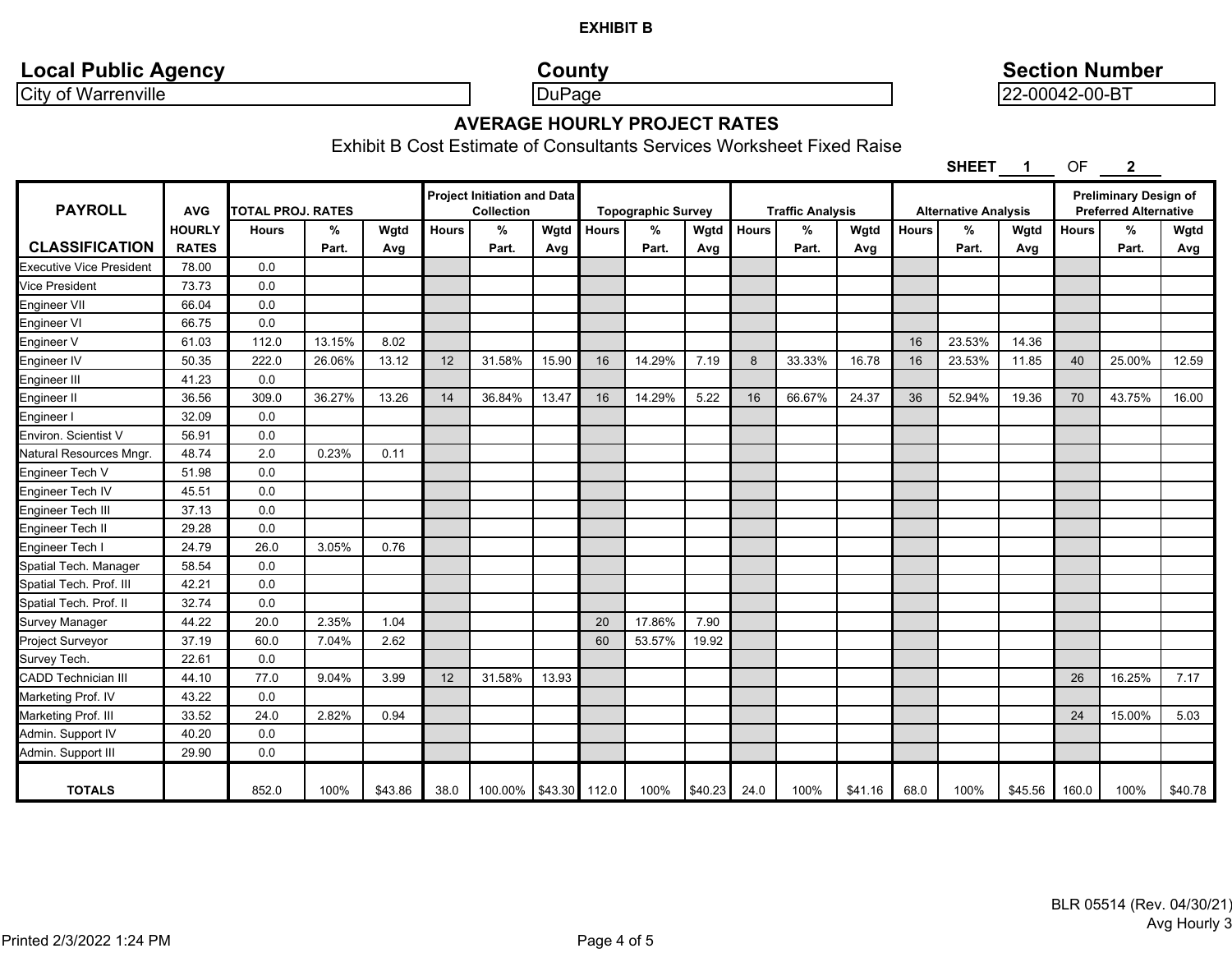# **Local Public Agency County County County Section Number**

City of Warrenville **Contract Contract Contract Contract Contract Contract Contract Contract Contract Contract Contract Contract Contract Contract Contract Contract Contract Contract Contract Contract Contract Contract Con** 

# **AVERAGE HOURLY PROJECT RATES**

Exhibit B Cost Estimate of Consultant Services Worksheet Fixed Raise

**SHEET 2 OF 2**

| <b>PAYROLL</b>             | <b>AVG</b>    |              | <b>Drainage Analysis</b> |         |                | --------------------<br><b>Coordination and</b><br><b>Permitting</b> |         |              | <b>Meetings and Public</b><br>Involvement |         |              | <b>Project Development</b><br>Report |         |              | QA/QC   |         |              | <b>Project Management</b> |         |
|----------------------------|---------------|--------------|--------------------------|---------|----------------|----------------------------------------------------------------------|---------|--------------|-------------------------------------------|---------|--------------|--------------------------------------|---------|--------------|---------|---------|--------------|---------------------------|---------|
|                            | <b>HOURLY</b> | <b>Hours</b> | $\%$                     | Wgtd    | <b>Hours</b>   | %                                                                    | Wgtd    | <b>Hours</b> | %                                         | Wgtd    | <b>Hours</b> | %                                    | Wgtd    | <b>Hours</b> | %       | Wgtd    | <b>Hours</b> | %                         | Wgtd    |
| <b>CLASSIFICATION</b>      | <b>RATES</b>  |              | Part.                    | Avg     |                | Part.                                                                | Avg     |              | Part.                                     | Avg     |              | Part.                                | Avg     |              | Part.   | Avg     |              | Part.                     | Avg     |
| Executive Vice President   | 78.00         |              |                          |         |                |                                                                      |         |              |                                           |         |              |                                      |         |              |         |         |              |                           |         |
| Vice President             | 73.73         |              |                          |         |                |                                                                      |         |              |                                           |         |              |                                      |         |              |         |         |              |                           |         |
| Engineer VII               | 66.04         |              |                          |         |                |                                                                      |         |              |                                           |         |              |                                      |         |              |         |         |              |                           |         |
| Engineer VI                | 66.75         |              |                          |         |                |                                                                      |         |              |                                           |         |              |                                      |         |              |         |         |              |                           |         |
| Engineer V                 | 61.03         | 8            | 5.26%                    | 3.21    |                |                                                                      |         | 40           | 30.30%                                    | 18.50   |              |                                      |         | 32           | 100.00% | 61.03   | 16           | 50.00%                    | 30.52   |
| Engineer IV                | 50.35         | 30           | 19.74%                   | 9.94    | $\overline{4}$ | 5.71%                                                                | 2.88    | 64           | 48.48%                                    | 24.41   | 16           | 50.00%                               | 25.18   |              |         |         | 16           | 50.00%                    | 25.18   |
| Engineer III               | 41.23         |              |                          |         |                |                                                                      |         |              |                                           |         |              |                                      |         |              |         |         |              |                           |         |
| Engineer II                | 36.56         | 75           | 49.34%                   | 18.04   | 38             | 54.29%                                                               | 19.85   | 28           | 21.21%                                    | 7.76    | 16           | 50.00%                               | 18.28   |              |         |         |              |                           |         |
| Engineer I                 | 32.09         |              |                          |         |                |                                                                      |         |              |                                           |         |              |                                      |         |              |         |         |              |                           |         |
| Environ. Scientist V       | 56.91         |              |                          |         |                |                                                                      |         |              |                                           |         |              |                                      |         |              |         |         |              |                           |         |
| Natural Resources Mngr.    | 48.74         |              |                          |         | 2              | 2.86%                                                                | 1.39    |              |                                           |         |              |                                      |         |              |         |         |              |                           |         |
| Engineer Tech V            | 51.98         |              |                          |         |                |                                                                      |         |              |                                           |         |              |                                      |         |              |         |         |              |                           |         |
| Engineer Tech IV           | 45.51         |              |                          |         |                |                                                                      |         |              |                                           |         |              |                                      |         |              |         |         |              |                           |         |
| Engineer Tech III          | 37.13         |              |                          |         |                |                                                                      |         |              |                                           |         |              |                                      |         |              |         |         |              |                           |         |
| Engineer Tech II           | 29.28         |              |                          |         |                |                                                                      |         |              |                                           |         |              |                                      |         |              |         |         |              |                           |         |
| Engineer Tech I            | 24.79         |              |                          |         | 26             | 37.14%                                                               | 9.21    |              |                                           |         |              |                                      |         |              |         |         |              |                           |         |
| Spatial Tech. Manager      | 58.54         |              |                          |         |                |                                                                      |         |              |                                           |         |              |                                      |         |              |         |         |              |                           |         |
| Spatial Tech. Prof. III    | 42.21         |              |                          |         |                |                                                                      |         |              |                                           |         |              |                                      |         |              |         |         |              |                           |         |
| Spatial Tech. Prof. II     | 32.74         |              |                          |         |                |                                                                      |         |              |                                           |         |              |                                      |         |              |         |         |              |                           |         |
| Survey Manager             | 44.22         |              |                          |         |                |                                                                      |         |              |                                           |         |              |                                      |         |              |         |         |              |                           |         |
| Project Surveyor           | 37.19         |              |                          |         |                |                                                                      |         |              |                                           |         |              |                                      |         |              |         |         |              |                           |         |
| Survey Tech.               | 22.61         |              |                          |         |                |                                                                      |         |              |                                           |         |              |                                      |         |              |         |         |              |                           |         |
| <b>CADD Technician III</b> | 44.10         | 39           | 25.66%                   | 11.31   |                |                                                                      |         |              |                                           |         |              |                                      |         |              |         |         |              |                           |         |
| Marketing Prof. IV         | 43.22         |              |                          |         |                |                                                                      |         |              |                                           |         |              |                                      |         |              |         |         |              |                           |         |
| Marketing Prof. III        | 33.52         |              |                          |         |                |                                                                      |         |              |                                           |         |              |                                      |         |              |         |         |              |                           |         |
| Admin. Support IV          | 40.20         |              |                          |         |                |                                                                      |         |              |                                           |         |              |                                      |         |              |         |         |              |                           |         |
| Admin. Support III         | 29.90         |              |                          |         |                |                                                                      |         |              |                                           |         |              |                                      |         |              |         |         |              |                           |         |
| <b>TOTALS</b>              |               | 152.0        | 100%                     | \$42.51 | 70.0           | 100%                                                                 | \$33.33 | 132.0        | 100%                                      | \$50.66 | 32.0         | 100%                                 | \$43.46 | 32.0         | 100%    | \$61.03 | 32.0         | 100%                      | \$55.69 |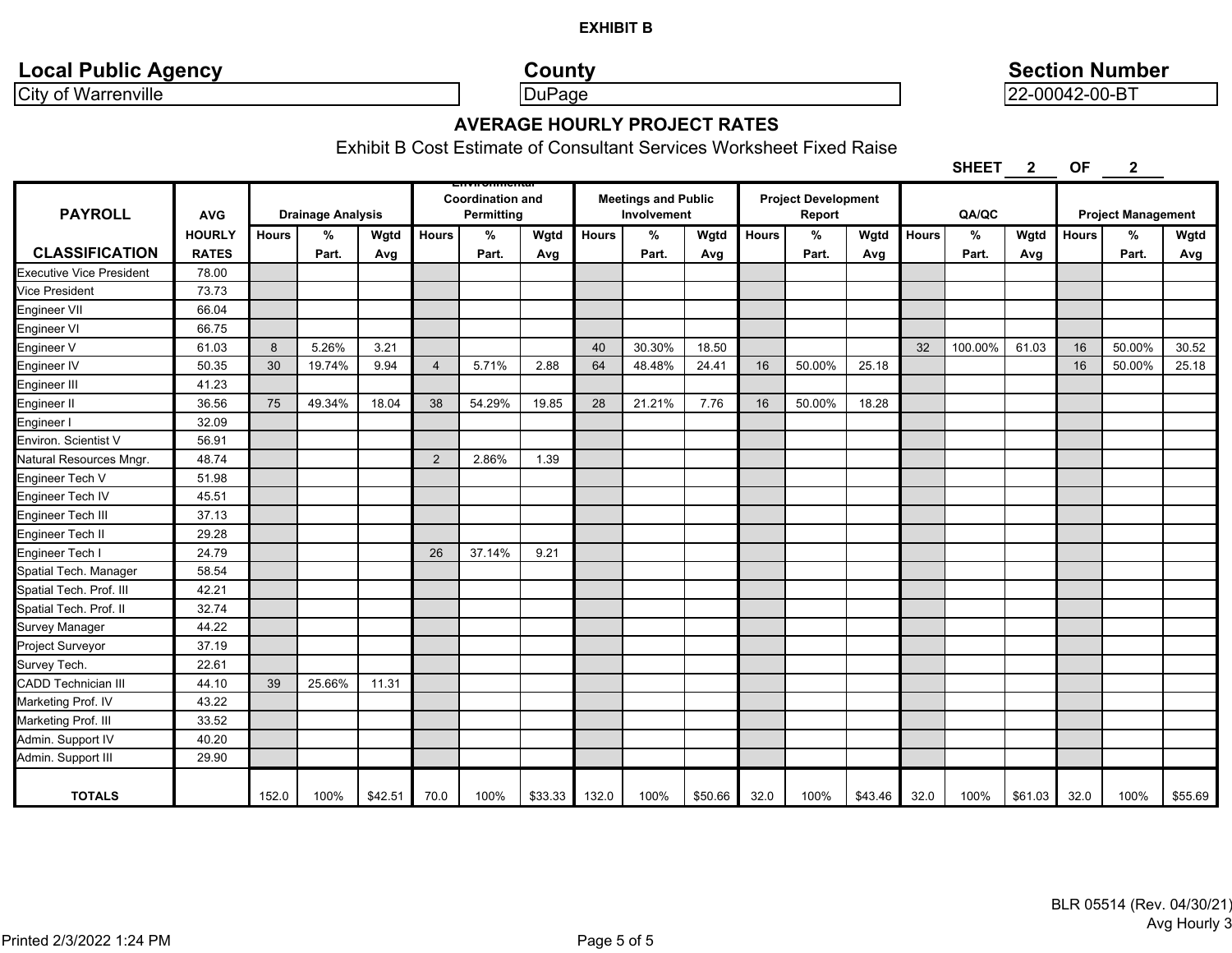# **STAFF HOUR SUMMARY**

## **ILLINOIS ROUTE 59 MULTI-USE PATH IMPROVEMENTS City of Warrenville Phase I Engineering Services - Staff Hour Summary**

|                                                                   | <b>Task</b><br><b>Staff Hours</b> | Total<br><b>Staff Hours</b> |
|-------------------------------------------------------------------|-----------------------------------|-----------------------------|
| 1 - PROJECT INITIATION AND DATA COLLECTION                        |                                   |                             |
|                                                                   |                                   |                             |
| Data Collection:                                                  |                                   |                             |
| <b>Existing Roadway Plans</b>                                     | $\overline{2}$                    |                             |
| <b>GIS Shape Files</b>                                            | $\overline{4}$                    |                             |
| <b>Aerial Photography</b>                                         | $\overline{4}$                    |                             |
| Maintenance and Flooding Records                                  | $\overline{4}$                    |                             |
| Crash Data (5 years)                                              | $\overline{4}$                    |                             |
| <b>Field Evaluation</b>                                           | $\bf 8$                           |                             |
| <b>Funding Administrator Coordination</b>                         | $\overline{\mathbf{4}}$           |                             |
| <b>Utility Locates and Coordination</b>                           | 8                                 |                             |
|                                                                   |                                   |                             |
| <b>Total task staff hours</b>                                     |                                   | 38                          |
|                                                                   |                                   |                             |
| 2 - TOPOGRAPHIC SURVEY                                            |                                   |                             |
| <b>Topographic Survey</b>                                         |                                   |                             |
| <b>Field Work</b>                                                 | 70                                |                             |
| <b>Structures</b>                                                 | 10                                |                             |
| <b>Terrain Model</b>                                              | 16                                |                             |
| Right-of-Way                                                      | 16                                |                             |
|                                                                   |                                   |                             |
| <b>Total task staff hours</b>                                     |                                   | 112                         |
|                                                                   |                                   |                             |
| <b>3 - TRAFFIC ANALYSIS</b>                                       |                                   |                             |
| <b>Traffic Forecasting</b>                                        | 8                                 |                             |
| <b>Crash Analysis</b>                                             | 16                                |                             |
|                                                                   |                                   |                             |
| <b>Total task staff hours</b>                                     |                                   | 24                          |
|                                                                   |                                   |                             |
| <b>4 - ALTERNATIVE ANALYSIS</b>                                   |                                   |                             |
|                                                                   |                                   |                             |
| <b>Alternative Geometric Development</b>                          |                                   |                             |
| Develop Design Criteria                                           | 4                                 |                             |
| 2 alternatives x 16hrs/alternative x 2 alignments (east and west) | 64                                |                             |
|                                                                   |                                   |                             |
| <b>Total task staff hours</b>                                     |                                   | 68                          |
|                                                                   |                                   |                             |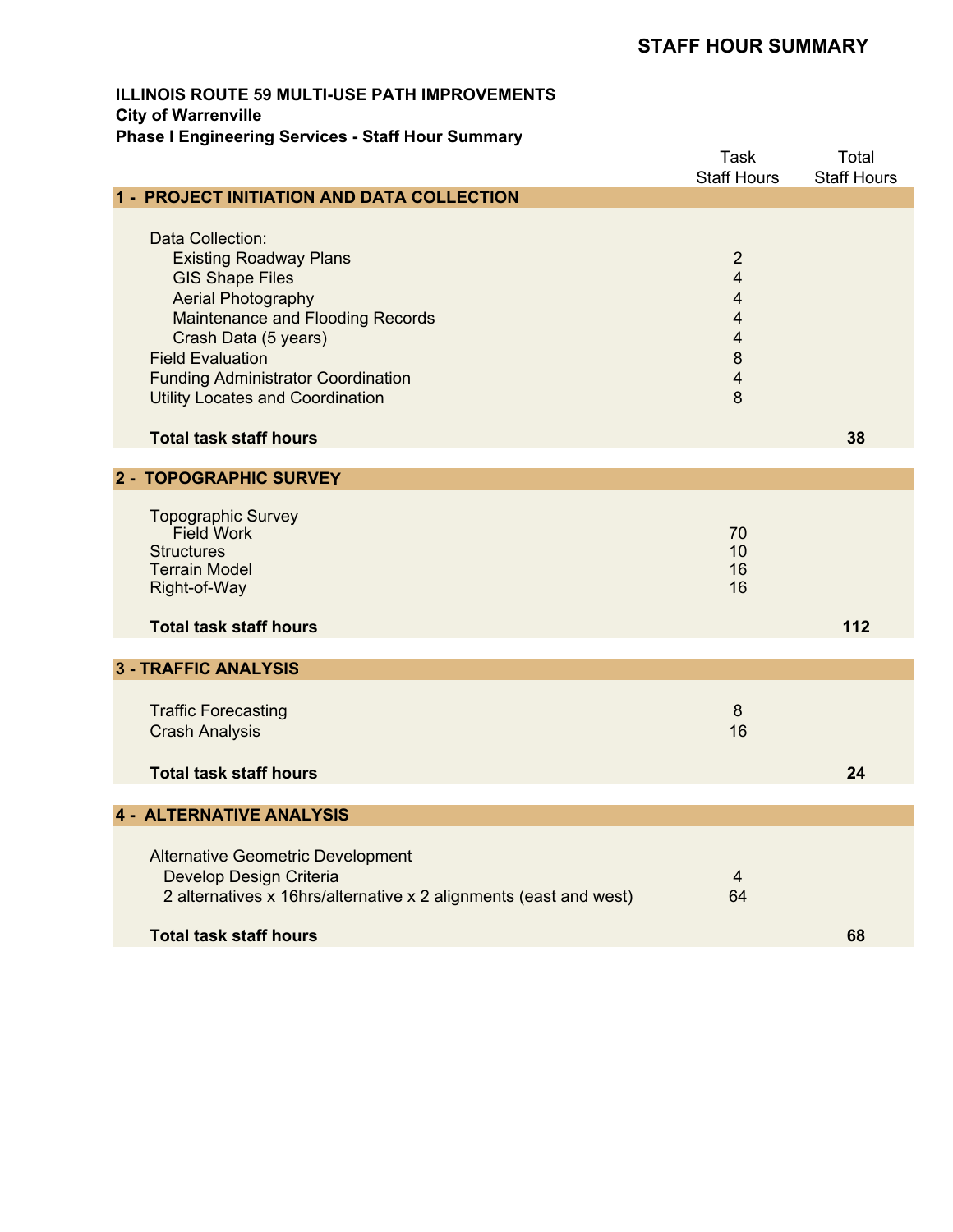# **STAFF HOUR SUMMARY**

## **ILLINOIS ROUTE 59 MULTI-USE PATH IMPROVEMENTS City of Warrenville Phase I Engineering Services - Staff Hour Summary**

|                                                                                                                                                                                                                                                                                                                                                                                                                                                                                 | <b>Task</b><br><b>Staff Hours</b>                                               | Total<br><b>Staff Hours</b> |
|---------------------------------------------------------------------------------------------------------------------------------------------------------------------------------------------------------------------------------------------------------------------------------------------------------------------------------------------------------------------------------------------------------------------------------------------------------------------------------|---------------------------------------------------------------------------------|-----------------------------|
| 5 - PRELIMINARY DESIGN OF PREFERRED ALTERNATIVE                                                                                                                                                                                                                                                                                                                                                                                                                                 |                                                                                 |                             |
| Plan and Profile (4 @ 16 hrs/sheet)<br>Typical Sections (2 typical sections @ 4 hrs/section)<br>Preliminary Cross Sections (40 cross sections @ 1 hr/section)<br><b>Preliminary Estimate of Cost and Schedule</b><br><b>Illustrated Renderings</b><br><b>Traffic Management Plan</b><br><b>Total task staff hours</b>                                                                                                                                                           | 64<br>8<br>40<br>8<br>24<br>16                                                  | 160                         |
| <b>6 - DRAINAGE ANALYSIS</b>                                                                                                                                                                                                                                                                                                                                                                                                                                                    |                                                                                 |                             |
| Drainage Report (LDS)<br><b>Existing Drainage System</b><br><b>Site Visit Drainage Engineer</b><br><b>Existing Drainage Plan</b><br><b>Identified Drainage Problems</b><br><b>Outlet Evaluation</b><br><b>Hydrologic Analysis</b><br><b>Proposed Drainage System</b><br><b>Preliminary Drainage Design</b><br>Storm Sewer, Culvert, and Ditch Sizing<br><b>Stormwater Detention</b><br>Proposed Drainage Plan an Profile<br>Narrative/Exhibits<br><b>Total task staff hours</b> | $\overline{7}$<br>26<br>$\overline{2}$<br>8<br>12<br>20<br>14<br>26<br>20<br>17 | 152                         |
| 7 - ENVIRONMENTAL COORDINATION AND PERMITTING                                                                                                                                                                                                                                                                                                                                                                                                                                   |                                                                                 |                             |
| <b>Environmental Survey Request</b><br>Permit Agency Early Coordination (does not include meetings)<br>DuPage Stormwater Management<br><b>ACOE</b><br><b>Wetland Delineation and Report</b><br><b>Wetland Impact Evaluation</b><br><b>Wetland Mitigation</b>                                                                                                                                                                                                                    | 16<br>$6\phantom{1}6$<br>$\bf 8$<br>28<br>$\bf 8$<br>$\overline{4}$             |                             |
| <b>Total task staff hours</b>                                                                                                                                                                                                                                                                                                                                                                                                                                                   |                                                                                 | 70                          |
|                                                                                                                                                                                                                                                                                                                                                                                                                                                                                 |                                                                                 |                             |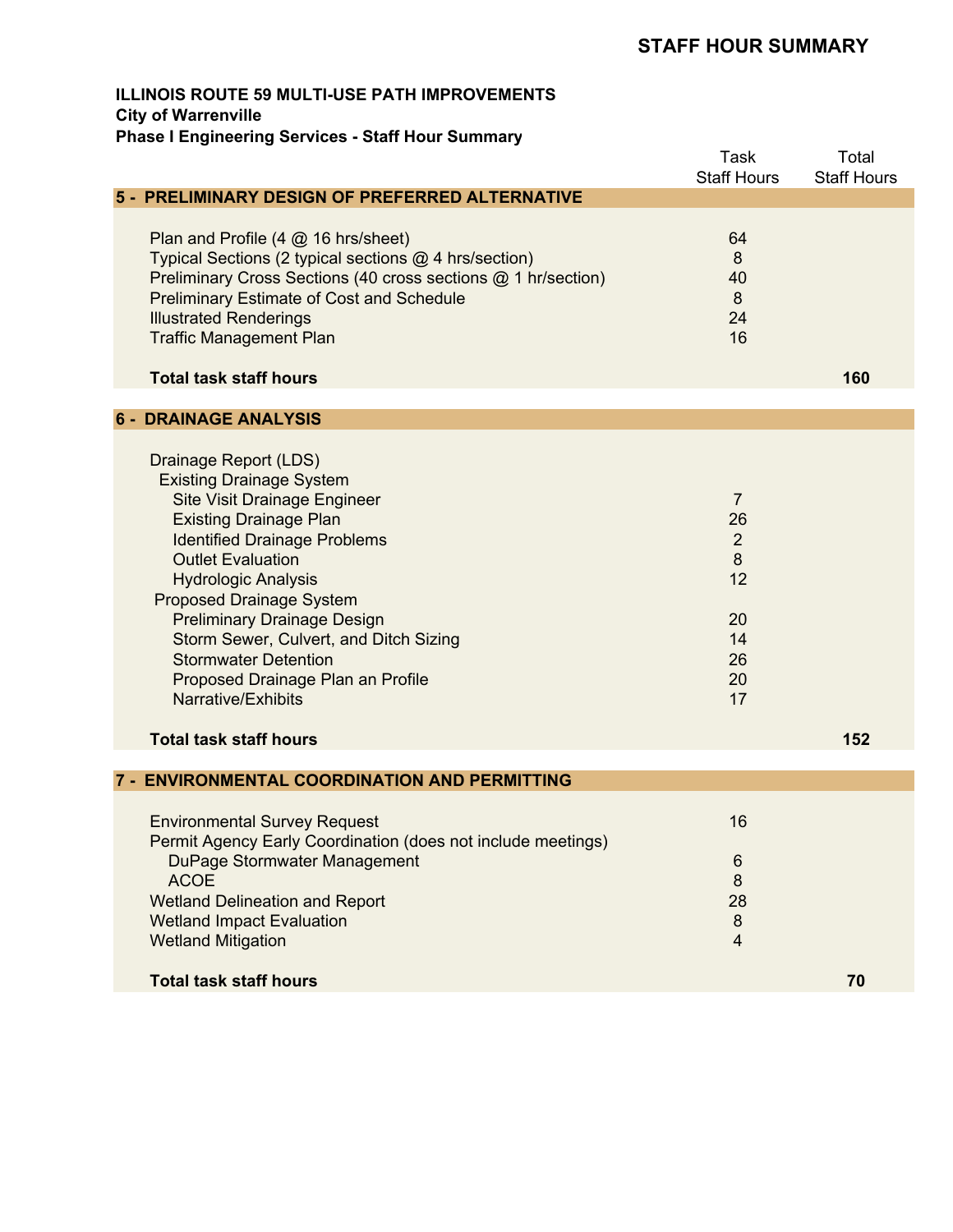# **STAFF HOUR SUMMARY**

## **ILLINOIS ROUTE 59 MULTI-USE PATH IMPROVEMENTS City of Warrenville Phase I Engineering Services - Staff Hour Summary**

|                                                                                                                                                                                                                                                                                                                                                                                                                                                                                                                                                                                                     | <b>Task</b><br><b>Staff Hours</b>                                | Total<br><b>Staff Hours</b> |
|-----------------------------------------------------------------------------------------------------------------------------------------------------------------------------------------------------------------------------------------------------------------------------------------------------------------------------------------------------------------------------------------------------------------------------------------------------------------------------------------------------------------------------------------------------------------------------------------------------|------------------------------------------------------------------|-----------------------------|
| 8 - MEETINGS AND PUBLIC INVOLVEMENT                                                                                                                                                                                                                                                                                                                                                                                                                                                                                                                                                                 |                                                                  |                             |
| Stakeholder Meetings (2 staff members @ 4 hrs/meeting)<br>City(2)<br><b>IDOT BLRS (1)</b><br><b>IDOT Hydraulics (1)</b><br><b>IDOT/FHWA Coordination Meetings (1)</b><br>Individual Property Meetings (3 - single staff member)<br>Field Meeting with City Staff (1 - Single staff member)<br>Public Meetings (1)<br><b>Exhibit Preparation Public Meeting Setup</b><br><b>Notification letters &amp; Supporting Exhibits</b><br>Staff Attendance at Dry Run (2 staff @ 4hrs/staff)<br>Staff Attendance at Meetings (2 staff @ 6 hrs/staff)<br>Prepare Meeting Summary and Follow Up Correspondence | 16<br>8<br>8<br>8<br>12<br>$\overline{4}$<br>40<br>8<br>12<br>16 |                             |
| <b>Total task staff hours</b>                                                                                                                                                                                                                                                                                                                                                                                                                                                                                                                                                                       |                                                                  | 132                         |
|                                                                                                                                                                                                                                                                                                                                                                                                                                                                                                                                                                                                     |                                                                  |                             |
| 9 - PROJECT DEVELOPMENT REPORT                                                                                                                                                                                                                                                                                                                                                                                                                                                                                                                                                                      |                                                                  |                             |
| <b>Prepare Draft PDR</b>                                                                                                                                                                                                                                                                                                                                                                                                                                                                                                                                                                            | 32                                                               |                             |
| <b>Total task staff hours</b>                                                                                                                                                                                                                                                                                                                                                                                                                                                                                                                                                                       |                                                                  | 32                          |
|                                                                                                                                                                                                                                                                                                                                                                                                                                                                                                                                                                                                     |                                                                  |                             |
| 10 - QA/QC                                                                                                                                                                                                                                                                                                                                                                                                                                                                                                                                                                                          |                                                                  |                             |
| <b>Review of milestone Submittals</b>                                                                                                                                                                                                                                                                                                                                                                                                                                                                                                                                                               | 32                                                               |                             |
| <b>Total task staff hours</b>                                                                                                                                                                                                                                                                                                                                                                                                                                                                                                                                                                       |                                                                  | 32                          |
|                                                                                                                                                                                                                                                                                                                                                                                                                                                                                                                                                                                                     |                                                                  |                             |
| <b>11 - MANAGE PROJECT</b>                                                                                                                                                                                                                                                                                                                                                                                                                                                                                                                                                                          |                                                                  |                             |
| Resource planning/internal meetings<br>Administration - 2 hrs/month at 12 months<br><b>Total task staff hours</b>                                                                                                                                                                                                                                                                                                                                                                                                                                                                                   | 8<br>24                                                          | 32                          |
|                                                                                                                                                                                                                                                                                                                                                                                                                                                                                                                                                                                                     |                                                                  |                             |
| <b>TOTAL PHASE I</b>                                                                                                                                                                                                                                                                                                                                                                                                                                                                                                                                                                                | 852                                                              | 852                         |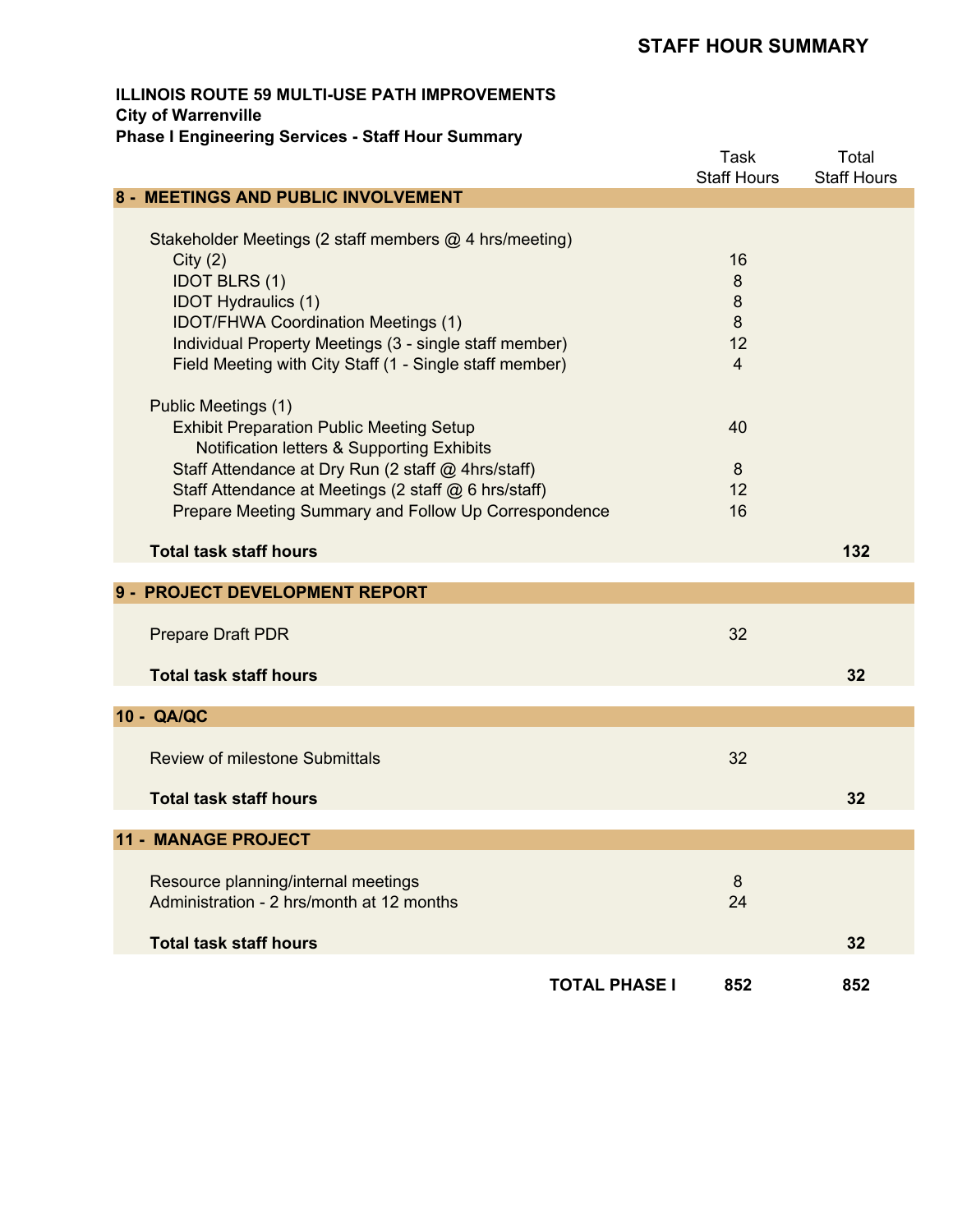### **EXHIBIT C**

#### **INSURANCE COVERAGES**

- A. Worker's Compensation and Employer's Liability with limits not less than:
	- (1) Worker's Compensation: Statutory;
	- (2) Employer's Liability:

\$500,000 injury-per occurrence

\$500,000 disease-per employee

\$500,000 disease-policy limit

Such insurance shall evidence that coverage applies in the State of Illinois.

B. Comprehensive Motor Vehicle Liability with a combined single limit of liability for bodily injury and property damage of not less than \$1,000,000 for vehicles owned, non-owned, or rented.

All employees shall be included as insureds.

- C. Comprehensive General Liability with coverage written on an "occurrence" basis and with limits no less than:
	- \$1,000,000 Bodily Injury and Property Damage Combined Single Limit

Coverage is to be written on an "occurrence" bases.

Coverages shall include:

- Broad Form Property Damage Endorsement
- Blanket Contractual Liability (must expressly cover the indemnity provisions of the Contract)
- D. Professional Liability Insurance. With a limit of liability of not less than \$1,000,000 per occurrence and \$2,000,000 in the aggregate and covering Consultant against all sums that Consultant may be obligated to pay on account of any liability arising out of the Contract.
- E. Umbrella Policy. The required coverages may be in any combination of primary, excess, and umbrella policies. Any excess or umbrella policy must provide excess coverage over underlying insurance on a following-form basis such that when any loss covered by the primary policy exceeds the limits under the primary policy, the excess or umbrella policy becomes effective to cover such loss.
- F. Owner as Additional Insured. Owner shall be named as an Additional Insured on all policies except for:

Worker's Compensation

Professional Liability

Each such additional Insured endorsement shall identify Owner as follows: City of Warrenville, including its City Council members and elected and appointed officials, its officers, employees, agents, attorneys, consultants, and representatives.

\_\_\_\_\_\_\_\_\_\_\_\_\_\_\_\_\_\_\_\_\_\_\_\_ \_\_\_\_\_\_\_\_\_\_\_\_\_\_\_\_\_\_\_\_\_\_\_\_\_\_\_\_\_\_

G. Other Parties as Additional Insureds. In addition to Owner, the following parties shall be named as additional insured on the following policies:

Additional Insured **Policies** Policy or Policies

\_\_\_\_\_\_\_\_\_\_\_\_\_\_\_\_\_\_\_\_\_\_\_\_ \_\_\_\_\_\_\_\_\_\_\_\_\_\_\_\_\_\_\_\_\_\_\_\_\_\_\_\_\_\_ \_\_\_\_\_\_\_\_\_\_\_\_\_\_\_\_\_\_\_\_\_\_\_\_ \_\_\_\_\_\_\_\_\_\_\_\_\_\_\_\_\_\_\_\_\_\_\_\_\_\_\_\_\_\_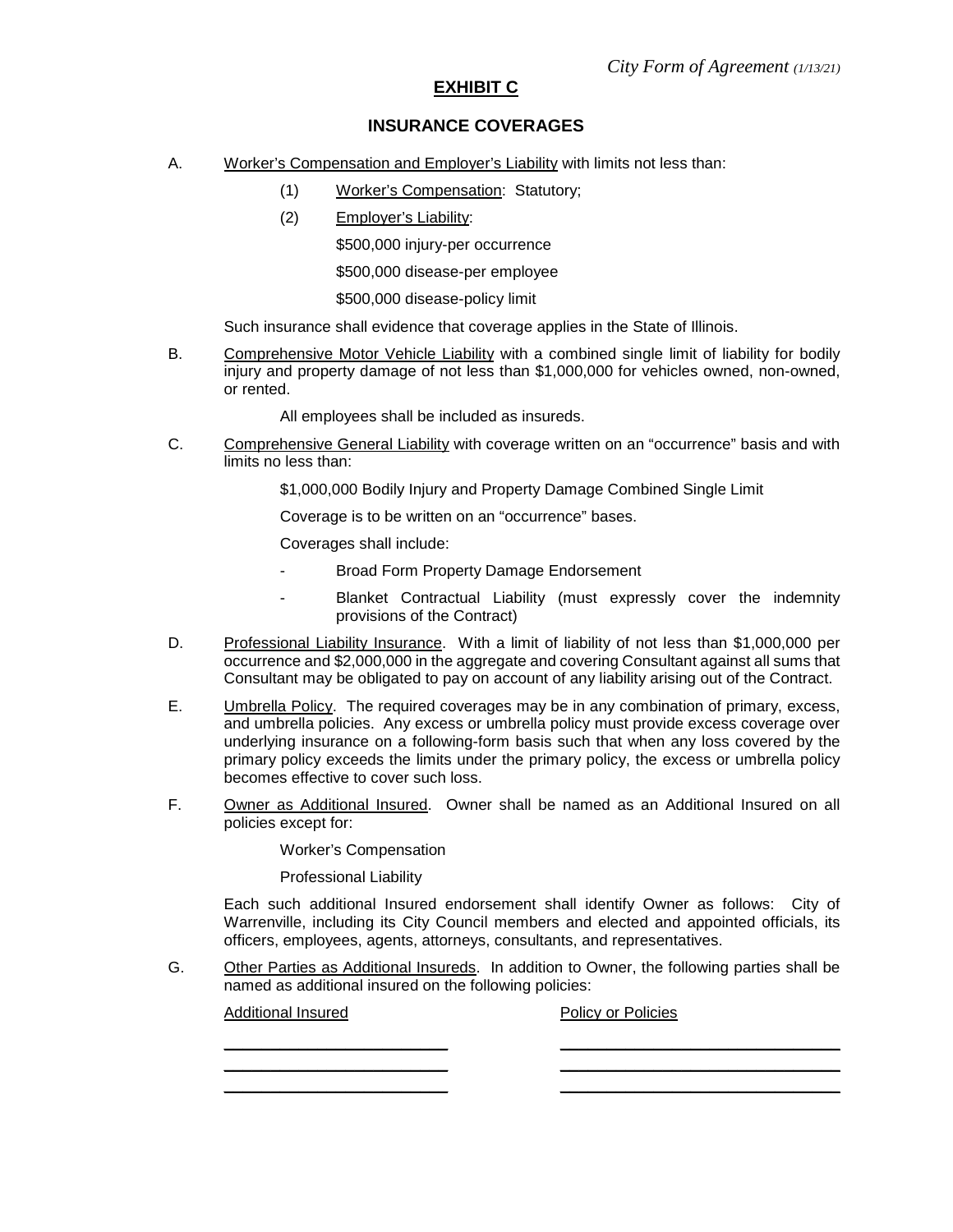## **EXHIBIT D**

## CHANGE ORDER NO\_\_\_\_

In accordance with Section 2 of the Agreement dated \_\_\_\_\_\_\_\_\_\_\_\_\_\_\_, 20\_\_\_\_ between the City of Warrenville (the "*City*") and Engineering Resource Associates, Inc. (the "*Consultant*"), the Parties agree to the following Change Order No. \_\_\_:

\_\_\_\_\_\_\_\_\_\_\_\_\_\_\_\_\_\_\_\_\_\_\_\_\_\_\_\_\_\_\_\_\_\_\_\_\_\_\_\_\_\_\_\_\_\_\_\_\_\_\_\_\_\_\_\_\_\_\_\_\_\_\_\_\_\_\_\_\_\_\_\_\_\_ \_\_\_\_\_\_\_\_\_\_\_\_\_\_\_\_\_\_\_\_\_\_\_\_\_\_\_\_\_\_\_\_\_\_\_\_\_\_\_\_\_\_\_\_\_\_\_\_\_\_\_\_\_\_\_\_\_\_\_\_\_\_\_\_\_\_\_\_\_\_\_\_\_\_ \_\_\_\_\_\_\_\_\_\_\_\_\_\_\_\_\_\_\_\_\_\_\_\_\_\_\_\_\_\_\_\_\_\_\_\_\_\_\_\_\_\_\_\_\_\_\_\_\_\_\_\_\_\_\_\_\_\_\_\_\_\_\_\_\_\_\_\_\_\_\_\_\_\_

\_\_\_\_\_\_\_\_\_\_\_\_\_\_\_\_\_\_\_\_\_\_\_\_\_\_\_\_\_\_\_\_\_\_\_\_\_\_\_\_\_\_\_\_\_\_\_\_\_\_\_\_\_\_\_\_\_\_\_\_\_\_\_\_\_\_\_\_\_\_\_\_\_\_ \_\_\_\_\_\_\_\_\_\_\_\_\_\_\_\_\_\_\_\_\_\_\_\_\_\_\_\_\_\_\_\_\_\_\_\_\_\_\_\_\_\_\_\_\_\_\_\_\_\_\_\_\_\_\_\_\_\_\_\_\_\_\_\_\_\_\_\_\_\_\_\_\_\_

## **1. Change in Contracted Services**:

**2. Change in Project Schedule** (attach schedule if appropriate):

## **3. Change in Project Completion Date**:

All Contracted Services must be completed on or before **Example 20**, 20

\_\_\_\_\_\_\_\_\_\_\_\_\_\_\_\_\_\_\_\_\_\_\_\_\_\_\_\_\_\_\_\_\_\_\_\_\_\_\_\_\_\_\_\_\_\_\_\_\_\_\_\_\_\_\_\_\_\_\_\_\_\_\_\_\_\_\_\_\_\_\_\_\_\_\_ \_\_\_\_\_\_\_\_\_\_\_\_\_\_\_\_\_\_\_\_\_\_\_\_\_\_\_\_\_\_\_\_\_\_\_\_\_\_\_\_\_\_\_\_\_\_\_\_\_\_\_\_\_\_\_\_\_\_\_\_\_\_\_\_\_\_\_\_\_\_\_\_\_\_\_

\_\_\_\_\_\_\_\_\_\_\_\_\_\_\_\_\_\_\_\_\_\_\_\_\_\_\_\_\_\_\_\_\_\_\_\_\_\_\_\_\_\_\_\_\_\_\_\_\_\_\_\_\_\_\_\_\_\_\_\_\_\_\_\_\_\_\_\_\_\_\_\_\_\_\_ \_\_\_\_\_\_\_\_\_\_\_\_\_\_\_\_\_\_\_\_\_\_\_\_\_\_\_\_\_\_\_\_\_\_\_\_\_\_\_\_\_\_\_\_\_\_\_\_\_\_\_\_\_\_\_\_\_\_\_\_\_\_\_\_\_\_\_\_\_\_\_\_\_\_\_ \_\_\_\_\_\_\_\_\_\_\_\_\_\_\_\_\_\_\_\_\_\_\_\_\_\_\_\_\_\_\_\_\_\_\_\_\_\_\_\_\_\_\_\_\_\_\_\_\_\_\_\_\_\_\_\_\_\_\_\_\_\_\_\_\_\_\_\_\_\_\_\_\_\_\_

\_\_\_\_\_\_\_\_\_\_\_\_\_\_\_\_\_\_\_\_\_\_\_\_\_\_\_\_\_\_\_\_\_\_\_\_\_\_\_\_\_\_\_\_\_\_\_\_\_\_\_\_\_\_\_\_\_\_\_\_\_\_\_\_\_\_\_\_\_\_\_\_\_\_

## **4. Change in Compensation**:

## **5. Change in Project Specific Pricing** (if applicable).

# **ALL OTHER TERMS AND CONDITIONS OF THE AGREEMENT REMAIN UNCHANGED**

**[signature page follows]**